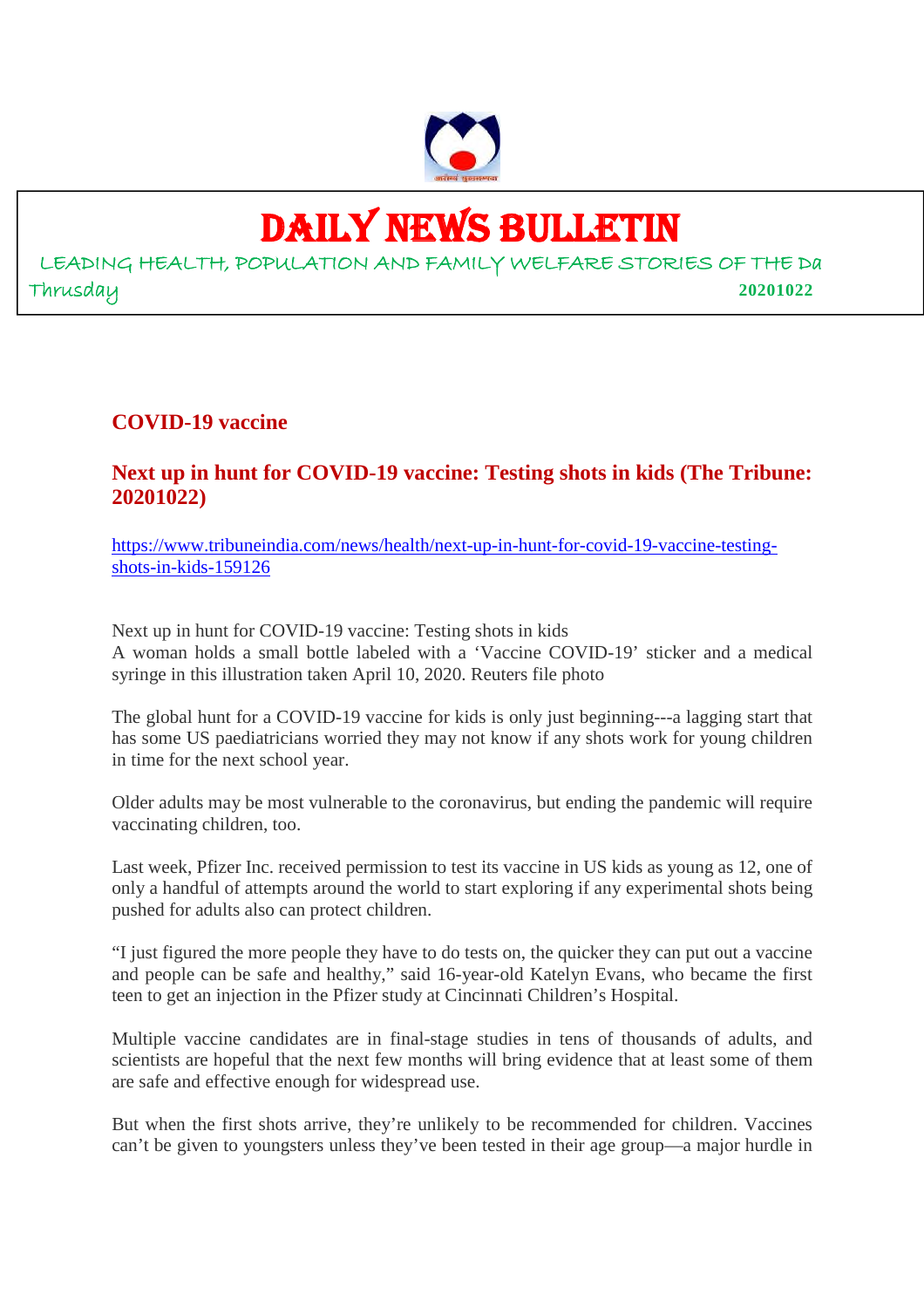efforts to reopen schools and resume more normal activities that are critical to families' wellbeing.

"The public doesn't understand that," said Dr. Evan Anderson of Emory University, who has been pushing for paediatric testing of COVID-19 vaccines. While he's encouraged by Pfizer's study in adolescents, he finds it "very concerning" that children younger than 12 may not have a vaccine by next fall.

Children represent about 10% of COVID-19 cases documented in the U.S. And while children are far less likely than adults to get seriously ill, about 120 have died in the US alone, according to a tally by the American Academy of Pediatrics. That's about how many US children die from flu in an average year. Additionally, a small number have developed a serious inflammatory condition linked to the coronavirus.

Overall, Anderson says COVID-19's impact on children is greater than some other diseases that require routine paediatric vaccinations.

Aside from their own health risks is the still unanswered question about how easily children can infect others. In a letter to federal health officials, the AAP cited recent evidence that those over age 10 may spread the virus just as easily as adults do.

Add missing school and other factors unique to children, and it's unethical "to allow children to take on great burdens during this pandemic but not have the opportunity to benefit from a vaccine," Dr. Sara Goza, president of the paediatrics academy, wrote.

Globally, paediatric studies are only hesitantly emerging. In China, Sinovac and SinoPharm have opened studies that can test children as young as 3.

A British study of a vaccine by AstraZeneca allows for testing of a low dose in certain children but the company says it won't be recruiting youngsters until it has "sufficient" safety data in adults.

In the US, Moderna Inc., Johnson & Johnson and Novavax all hope to begin some paediatric research later in the year, in varying age groups.

Doing so is critical, said Dr. Robert Frenck, who directs the Vaccine Research Center at Cincinnati Children's.

"If we immunise adolescents—and potentially move down into younger children—we're going to have the effect of keeping those children from getting infected. But then also they don't bring the infection home to parents and grandparents," he said.

Frenck is finding lots of interest in Pfizer's adolescent testing, with 90 families seeking more information in just a week after his team issued a call for 16- and 17-year-old volunteers. The researchers plan to enrol 12- to 15-year-olds soon.

Katelyn, the suburban Cincinnati volunteer, doesn't know if she got a dummy shot or the real vaccine. But the high school junior is excited to be part of the study. And with science class still fresh, she grasped the researchers' explanation of how Pfizer's vaccine works—using a piece of genetic code to train the body to recognize if the coronavirus comes along.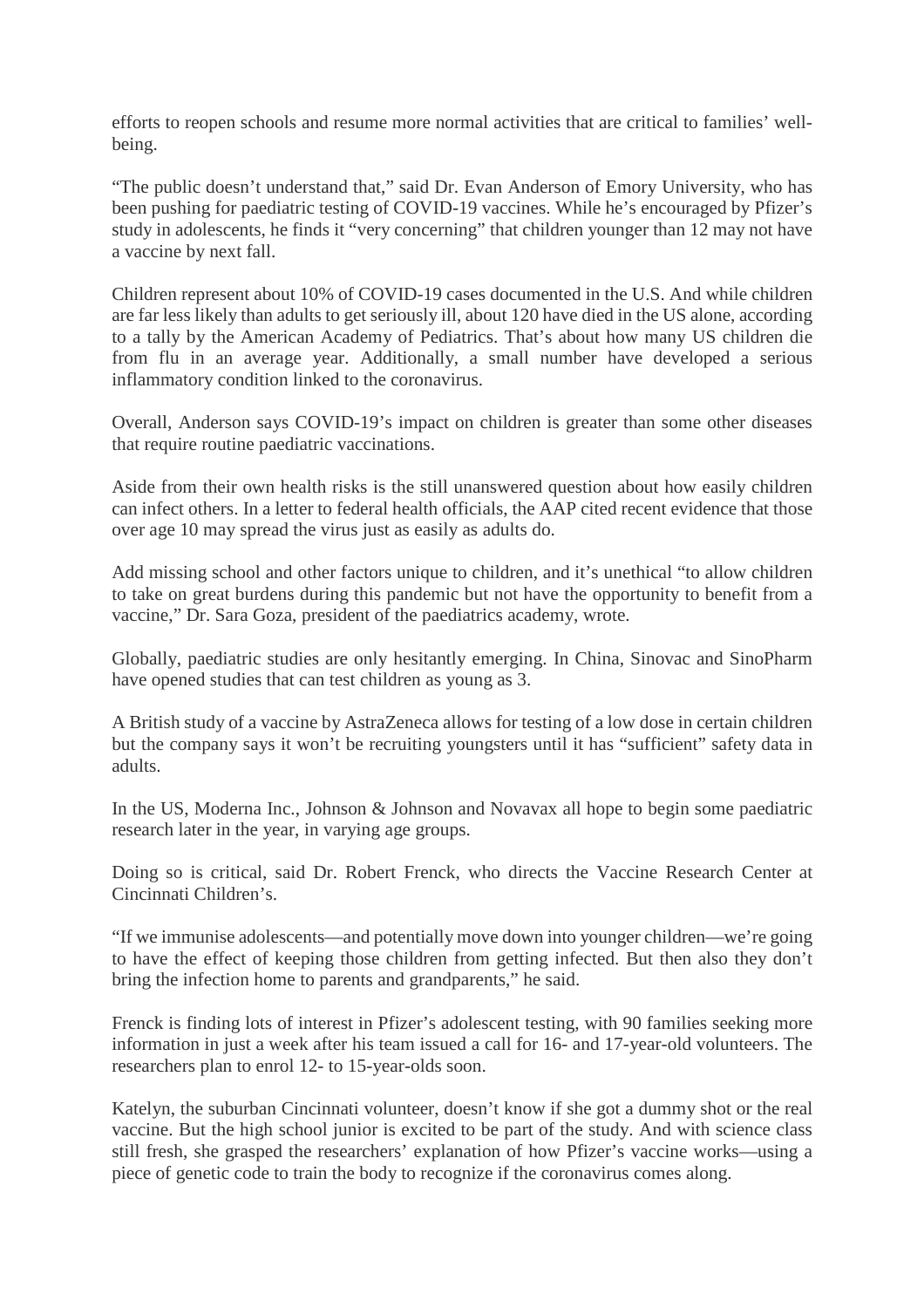"I've learned about DNA and RNA and all that stuff in biology in freshman year. And I guess I didn't really know, like, how it applied to the real world until now," she said.

It makes sense to start paediatric testing in teenagers and gradually work down in age, Frenck said, because adolescents usually receive adult-sized doses of other vaccines—and so far with Pfizer's shots, serious safety problems haven't emerged in adult testing.

Assuming Pfizer's shot is proven to work in adults, Frenck said the key will be if the vaccine revs up adolescents' immune systems the same way—without different side effects. He said if all goes well, it's possible scientists may have an answer about the 12-and-older group by spring.

But younger children need their own testing. Anderson, a paediatric infectious disease specialist at Children's Healthcare of Atlanta, said those studies may be more complex because smaller tots may need different doses or, because of their typically more robust immune systems, show different reactions to the shots.

"It is quite important for us to begin the process because this will take some time to do the studies the right way," he said. --- AP

#### **COVID-19,**

#### **Long Covid' or long-term effects of COVID-19, affects all ages, warns UK drive (The Tribune: 20201022)**

https://www.tribuneindia.com/news/health/long-covid-or-long-term-effects-of-covid-19 affects-all-ages-warns-uk-drive-159106

Study suggests it affects around 10 pc of 18 to 49 year olds who become unwell with COVID-19

'Long Covid' or long-term effects of COVID-19, affects all ages, warns UK drive Medical workers help each other put on personal protective equipment before a mass coronavirus disease swab test in Petaling Jaya, Malaysia, on October 21, 2020. Reuters

The UK government on Wednesday launched a new campaign to highlight the far-reaching impact of "Long Covid", or the long-term effects of COVID-19, and that it affects people of all ages.

The symptoms of "Long Covid" include fatigue, protracted loss of taste or smell, respiratory and cardiovascular symptoms and mental health problems. They are described in detail in a new film featuring people of different ages as part of the UK's wider national "Hands, Face,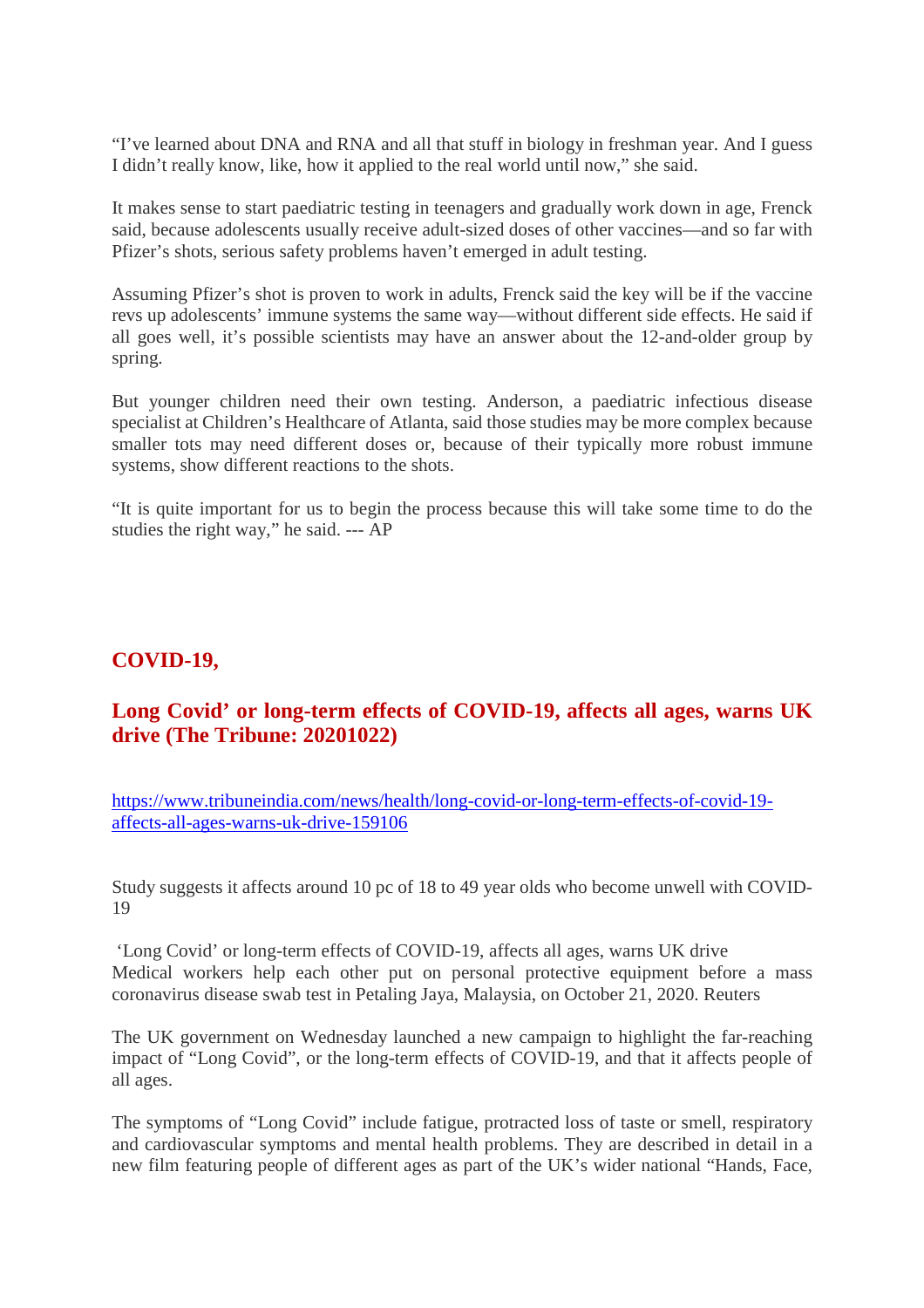Space" campaign promoting hygiene and social distancing as ways of controlling the spread of coronavirus.

"I am acutely aware of the lasting and debilitating impact Long Covid can have on people of all ages, irrespective of the seriousness of the initial symptoms," said UK Health Secretary Matt Hancock.

"The more people take risks by meeting up in large groups or not social distancing, the more the wider population will suffer, and the more cases of long Covid we will see. The powerful new film we're releasing today sheds light on the long-term impact this devastating virus has and should act as a stark reminder to us all," he said.

It comes as a new study from King's College London, using data from the Covid Symptom Study App and health science company ZOE, shows one in 20 people with Covid-19 are likely to have symptoms for eight weeks or more. The study suggests Long Covid affects around 10 per cent of 18 to 49 year olds who become unwell with COVID-19.

"The Covid Symptom Study App has released key findings on Long Covid that show that older people, women and those with a greater number of different symptoms in the first week of their illness were more likely to develop Long Covid," said Dr Claire Steves, clinical academic at KCL and lead scientist at Covid Symptom Study App.

"Around one in seven had Covid-19 symptoms lasting for at least four weeks, with around one in 20 staying ill for eight weeks and one in 50 suffering for longer than 12 weeks," she said.

According to the latest analysis, most people recover from Covid-19 without needing special treatment and for the majority symptoms will clear after approximately two weeks.

But some of the persistent health problems reported for weeks and months after include continuing headaches, fatigue, respiratory symptoms such as lung inflammation, cardiovascular symptoms such as chest tightness, protracted loss or change of smell and taste and mental health problems, such as cognitive difficulties.

"The evidence is worrying – Covid-19 is clearly having a long-term impact on some people's physical and mental health. We are moving quickly to stand up rehabilitation facilities and recovery services," said Health Minister Lord James Bethell.

The National Health Service (NHS) recently announced 10 million pounds to run designated Long Covid clinics in every area across England where respiratory consultants, physiotherapists, other specialists and GPs will all help assess, diagnose and treat thousands of people who have reported symptoms ranging from breathlessness, chronic fatigue, "brain fog" to anxiety and stress.

The emotive new film released this week features stories four people aged between 22 and 48, who explain how their lives have been affected – weeks and months after being diagnosed with Covid-19.

They discuss symptoms such as breathlessness when walking up the stairs, intermittent fevers and chest pain. The film aims to raise awareness of the long-term impact of Covid-19 as the world learns more about the deadly virus.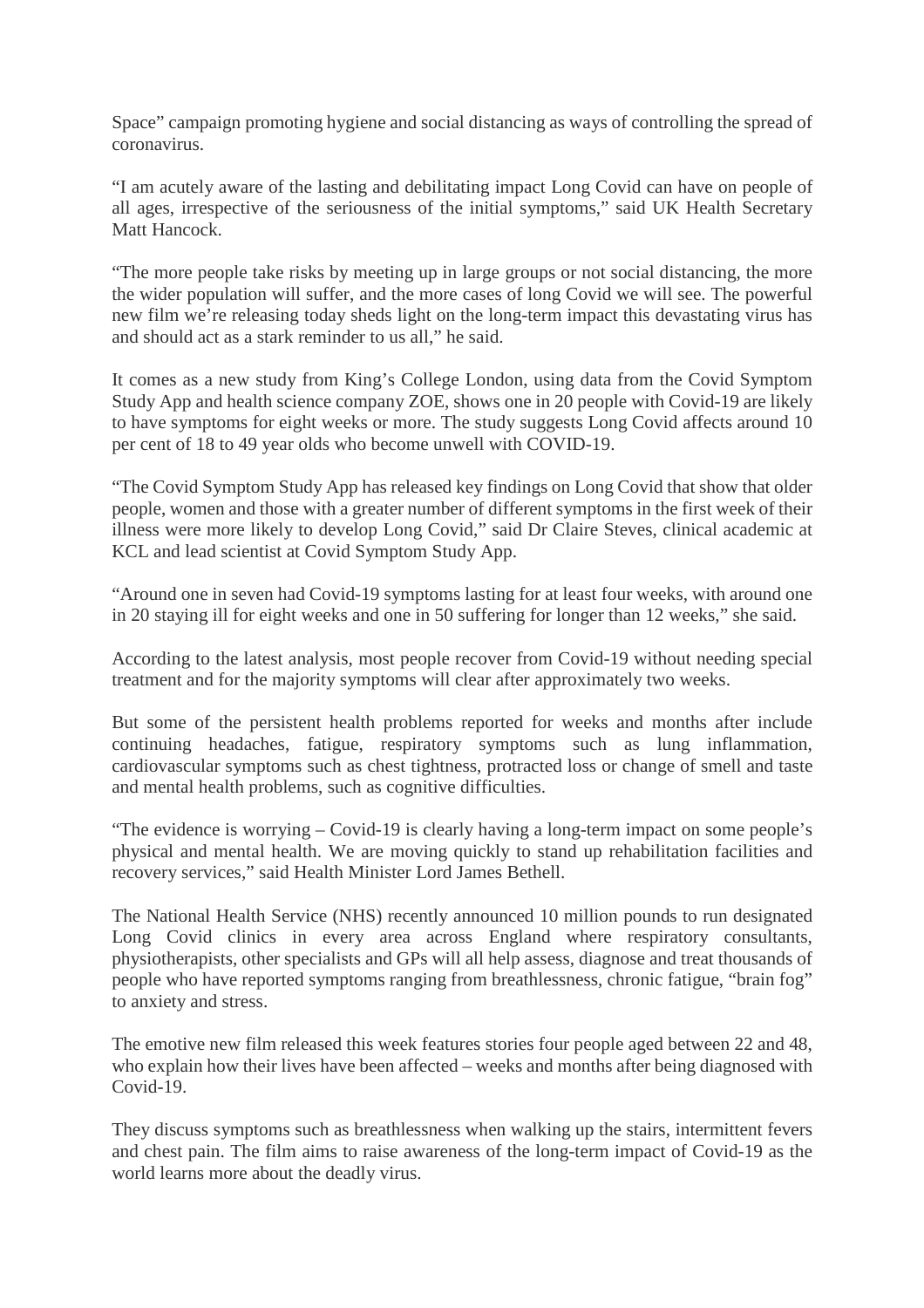"As we continue to learn more about Covid-19, it is clear that a significant minority of patients are suffering the after effects for weeks or months after contracting the virus," said Professor Stephen Powis, NHS Medical Director.

Public Health England have found that around 10 per cent of Covid-19 cases who were not admitted to hospital have reported symptoms lasting more than four weeks and a number of hospitalised cases reported continuing symptoms for eight or more weeks after discharge. — PTI

#### **Arthritis drug**

#### **Arthritis drug improves survival in critically ill COVID-19 patients: Study (The Tribune: 20201022)**

https://www.tribuneindia.com/news/health/us-trial-of-astrazeneca-covid-19-vaccine-mayresume-this-week-sources-159016

Of the 3,924 patients included in the analysis, 433 received tocilizumab in the first two days of ICU admission

Arthritis drug improves survival in critically ill COVID-19 patients: Study Photo for representation only. Source: Thinkstock.

Anti-inflammatory drug tocilizumab has been shown to reduce mortality by 30 per cent among critically ill COVID-19 patients when administered within the first two days of hospitalisation, according to a study led by an Indian-origin researcher in the US.

Unlike steroids, which suppress the immune system more broadly, tocilizumab specifically inhibits the receptor for the pro-inflammatory cytokine, IL-6.

The researchers led by Shruti Gupta and David E. Leaf from Harvard-affiliated Brigham and Women's Hospital investigated the effects of the tocilizumab on critically ill patients with laboratory-confirmed COVID-19.

They found that when tocilizumab was administered within the first two days of intensive care unit (ICU) admission, there was a 30 per cent relative decrease in mortality compared to patients whose treatment did not include early use of tocilizumab.

"Tocilizumab has been used for several years to treat a condition known as cytokine release syndrome, which can be observed in cancer patients receiving certain types of immunotherapy," said Leaf, the senior author of the study published in the journal JAMA Internal Medicine.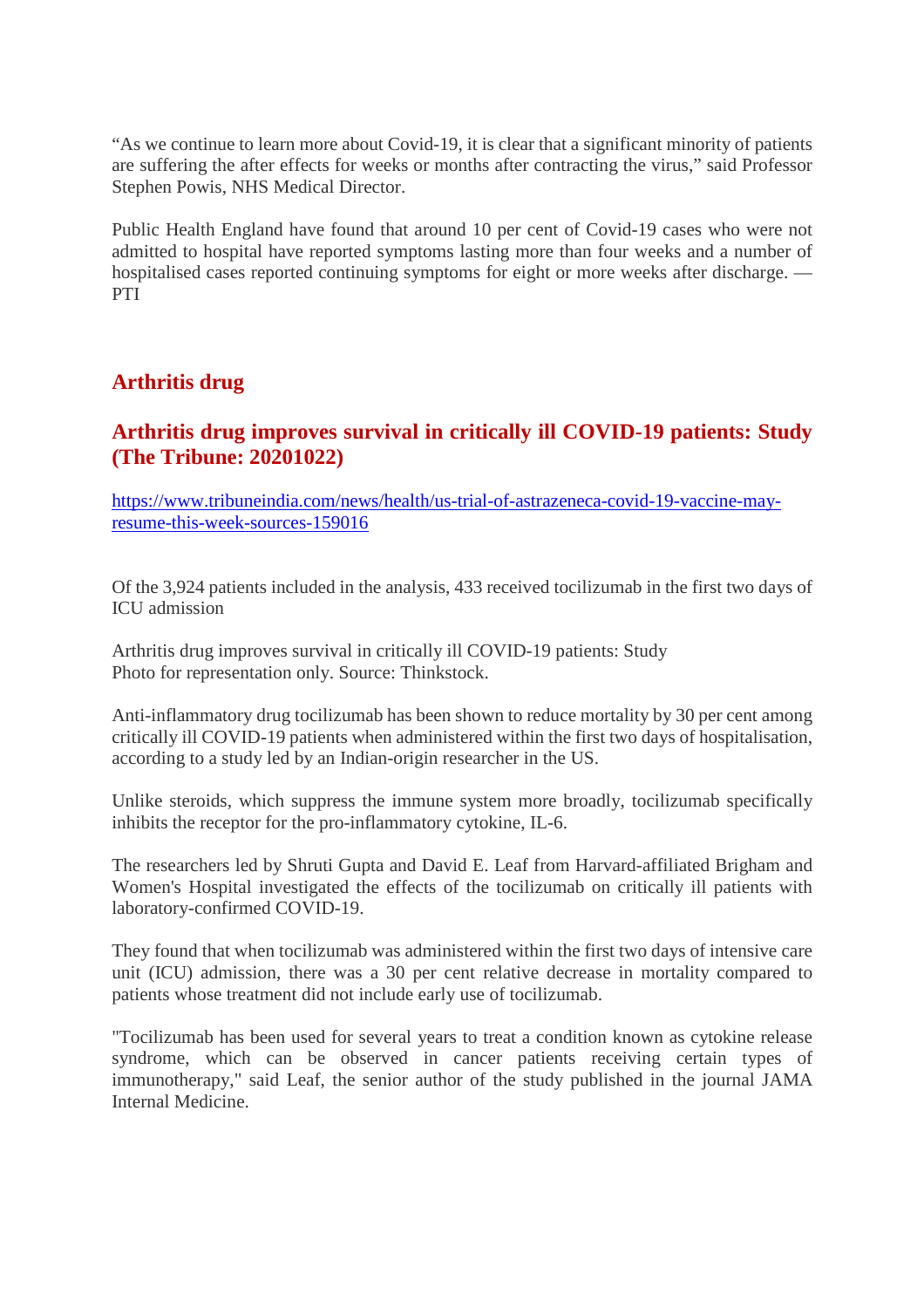"In the setting of COVID-19, it has been observed that much of the morbidity and mortality that occurs may be due to our own body's inflammatory response to the virus as opposed to the virus itself," Leaf said.

Tocilizumab is currently approved to treat rheumatoid arthritis and giant cell arteritis, an inflammatory condition affecting large blood vessels.

The study utilised data accumulated from over 4,000 critically ill patients with COVID-19 admitted to ICUs at 68 sites across the US.

Of the 3,924 patients included in the analysis, 433 received tocilizumab in the first two days of ICU admission.

The risk of death at 30-days was 27.5 and 37.1 per cent among tocilizumab-treated and nontocilizumab-treated patients, respectively, the researchers said.

The beneficial effect of tocilizumab on survival was consistent across categories of age, sex, and illness severity, and was also observed in patients who either did or did not receive corticosteroids, they said.

Patients with a more rapid disease trajectory, defined as three days or fewer from symptom onset to ICU admission, benefited from tocilizumab to a greater extent than patients with a slower disease trajectory, according to the researchers.

"Though there are conflicting data from clinical trials regarding the efficacy of tocilizumab in COVID-19, our study differs from these trials in several important ways," said Gupta, lead author of the study.

"We specifically focused on critically ill patients. We focused on early use of tocilizumab (defined as the first 2 days of ICU admission), and we included a much larger number of patients (4,000 compared to approximately 400)," Gupta added. PTI

#### **AstraZeneca COVID-19 vaccine**

#### **US trial of AstraZeneca COVID-19 vaccine may resume this week: Sources (The Tribune: 20201022)**

Vaccines are seen as essential to helping end the pandemic that has battered economies around the world and claimed more than 1 million lives

US trial of AstraZeneca COVID-19 vaccine may resume this week: Sources Photo for representational purpose only. Reuters file

AstraZeneca Plc's COVID-19 vaccine trial in the United States is expected to resume as early as this week after the US Food and Drug Administration completed its review of a serious illness in a study participant, four sources told Reuters.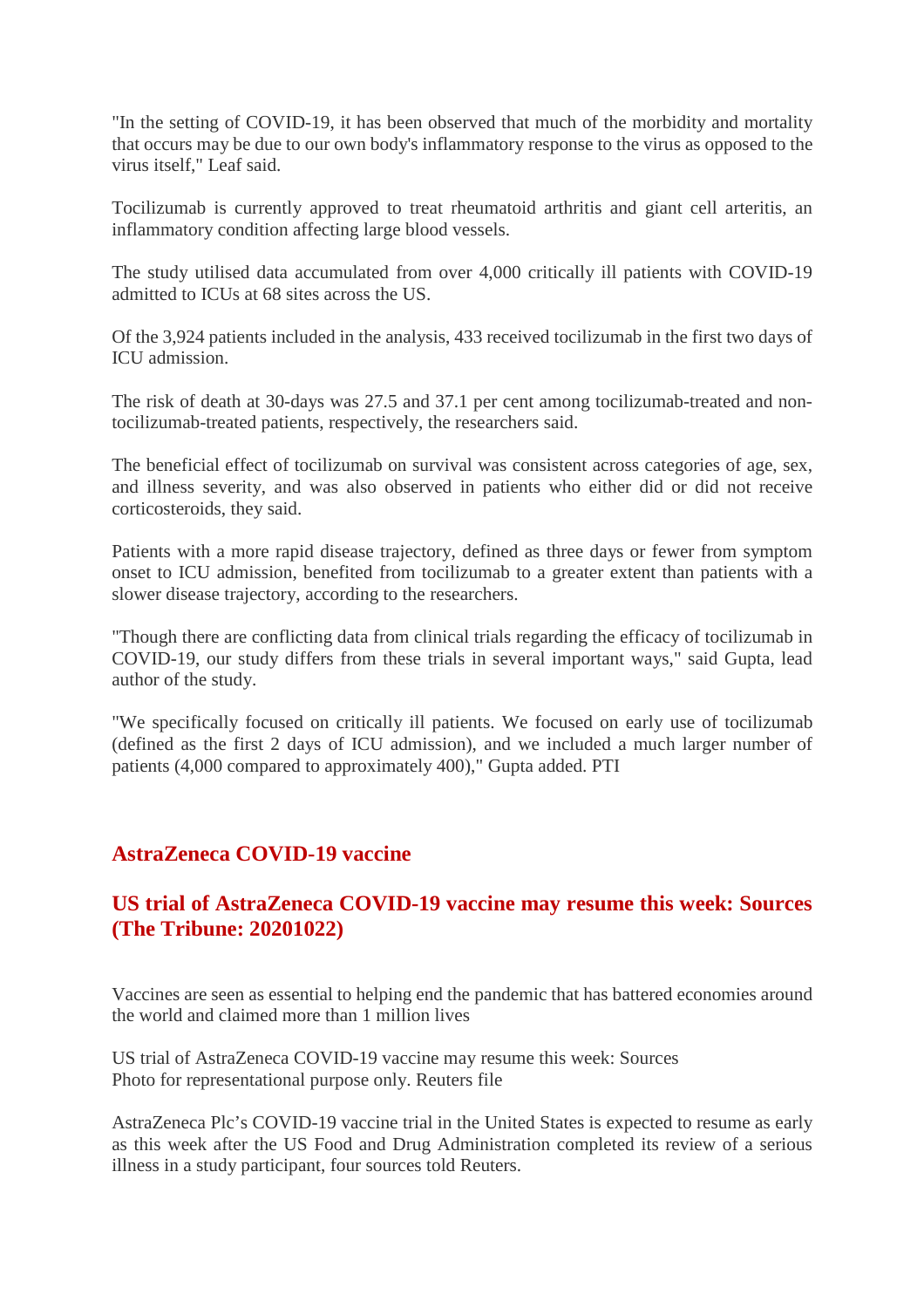AstraZeneca's large, late-stage US trial has been on hold since September 6, after a participant in the company's UK trial fell ill with what was suspected to be a rare spinal inflammatory disorder called transverse myelitis.

The sources, who were briefed on the matter but asked to remain anonymous, said they have been told the trial could resume later this week. It was unclear how the FDA would characterize the illness, they said.

An FDA spokeswoman declined to comment.

The agency is requiring researchers conducting the trial to add information about the incident to consent forms signed by study participants, according to one of the sources.

UK regulatory officials previously reviewed the illness and determined there was "insufficient evidence to say for certain" that it was or was not related to the vaccine. It permitted the trial to resume in the UK, according to a draft of the updated consent form shared with Reuters.

"In this case, after considering the information, the independent reviewers and MHRA (Medicines and Healthcare products Regulatory Agency) recommended that vaccinations should continue," the draft consent form stated. "Close monitoring of the affected individual and other participants will be continued."

Regulators in Brazil, India and South Africa also previously allowed AstraZeneca to resume its vaccine trials there.

AstraZeneca, which is developing the vaccine with Oxford University researchers, had been seen as a frontrunner in the race to produce a vaccine for COVID-19 until its trials were put on hold to investigate the illness. Early data from large-scale trials in the United States of vaccines from Pfizer Inc and Moderna Inc are expected some time next month.

Johnson & Johnson last week paused its Phase III COVID-19 vaccine trial to investigate an unexplained illness in a study participant. At the time of the announcement, the company did not know whether the volunteer had been given its vaccine or a placebo.

A J&J spokesman on Tuesday said the study remains on pause as the company continues its review of medical information before deciding to restart the trial. J&J noted last week that its "study pause" was voluntary. By contrast, AstraZeneca's trial is on "regulatory hold," which is imposed by health authorities.

Vaccines are seen as essential to helping end the pandemic that has battered economies around the world and claimed more than 1 million lives -- over 220,000 of them in the United States.

Responding to a request about the AstraZeneca trial, British regulators shared with Reuters a draft of a form letter to UK vaccine trial participants, dated Oct. 14 and signed by the Oxford COVID-19 Vaccine Team. It says the US FDA had "completed their analysis" and said vaccination under the study in the United States would resume shortly.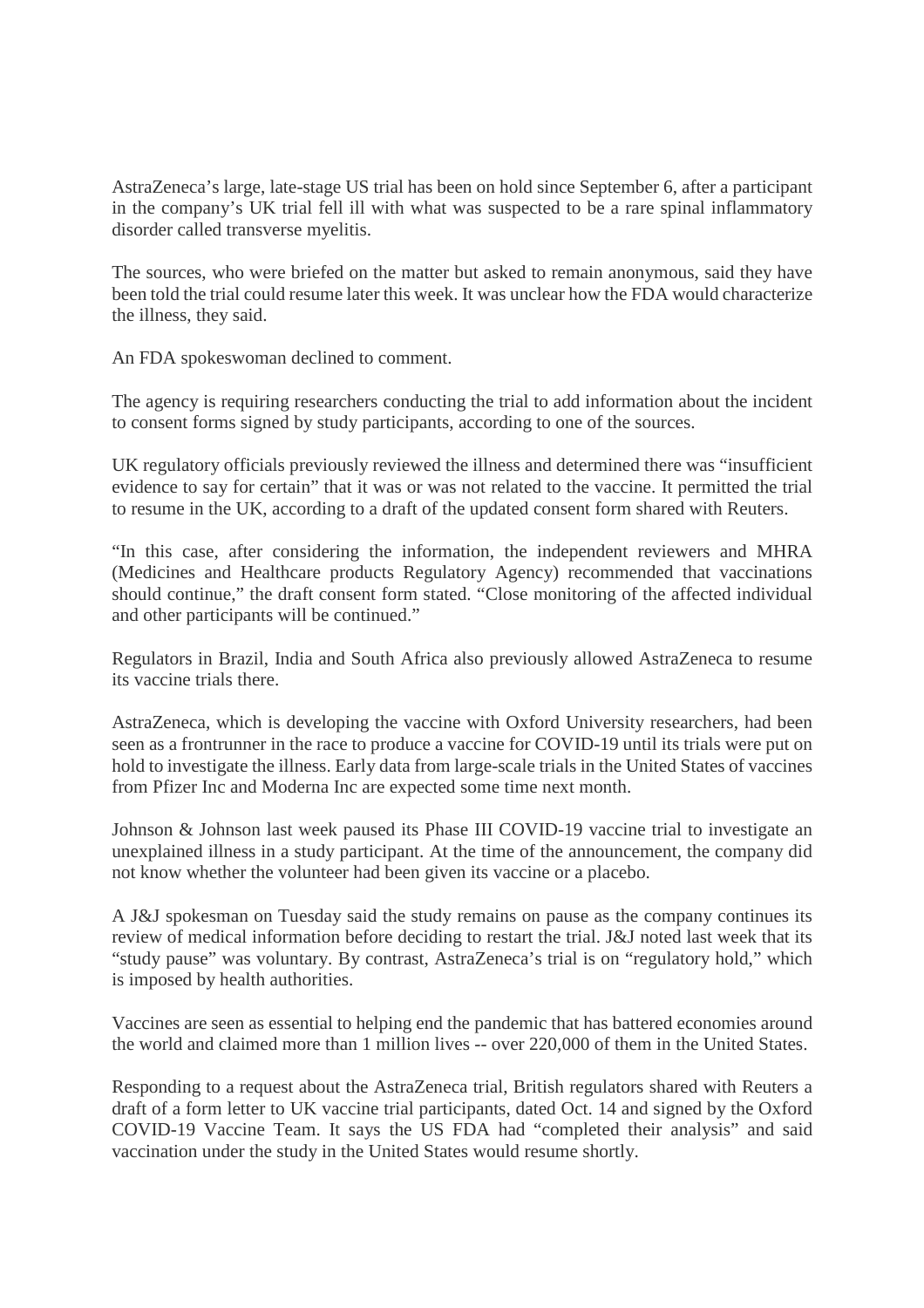FDA "has come to the same conclusion as the other drug regulators including the MHRA," the letter states.

The Health Research Authority, which helps oversee UK medical research, said in an email to Reuters that it vetted the communication to make sure it was suitable to ensure informed consent among study volunteers. It could not confirm that the letter had been issued.

An AstraZeneca spokeswoman said the communication is not from the company and it "cannot verify the content," referring to the draft letter to study participants.

"We also cannot comment on a pending FDA decision," she said. The Oxford study team did not respond to requests for comment.

In another of the documents directed at trial participants, the Oxford vaccine study team noted that there was not enough evidence to link the neurological problem seen in the UK trial to the vaccine.

Dr. Paul Offit, director of the Vaccine Education Center at Children's Hospital of Philadelphia, who reviewed the document, said it can be difficult to link a rare side effect specifically to a vaccine to the exclusion of other potential causes.

Transverse myelitis, which the study volunteer is believed to have developed, typically occurs at a rate of 1-in-200,000 people, Offit said, so it would be unusual to see it in a trial of 9,000 individuals.

Other viruses including those that cause West Nile and polio can trigger the condition, as can physical trauma.

The regulators have to weigh whether a rare side effect is vaccine-related and could occur again against the sickness and deaths linked with COVID-19, Offit said. "That's always the line that you walk." Reuters

#### **Covid-19: What you need to know today (Hindustan: 20201022)**

https://epaper.hindustantimes.com/Home/ArticleView

As some of the regular readers of this column know, my reading has expanded since March to include dense academic papers published in serious journals that make me wish I had paid more attention to science and math during my college years. Late Tuesday/early Wednesday, two papers that dropped on the journal Science's website piqued my interest. One was titled "Neuropilin-1 is a host factor for SARS-CoV-2 infection" and another "Neuropilin-1 facilitates SARS-CoV-2 cell entry and infectivity". The two papers are already beginning to make waves in epidemiological circles, and have also been reported by some specialised websites. There is a reason for this: 10 months into the pandemic's run, there are still many unanswered questions about Covid-19 and the coronavirus that causes it. This isn't surprising. What is surprising is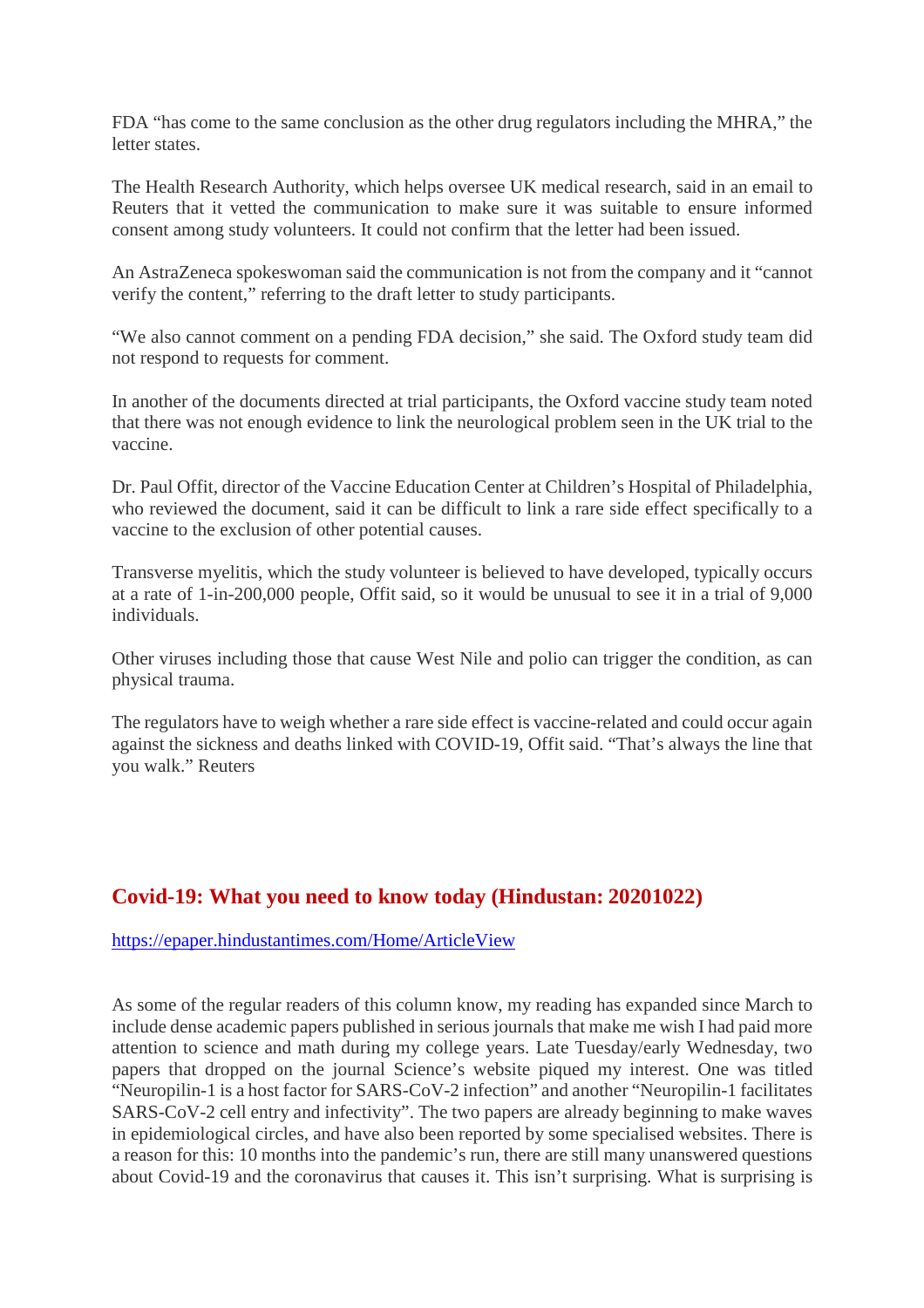the pace of scientific research that has helped us answer many other questions about Covid-19 and Sars-CoV-2. Among the important unanswered (or partially unanswered, because we do know some part of the answer) questions are those about the virus's infectivity, and its ability to do more damage than typical respiratory infections do (which it does by targeting other body organs). And the two papers in Science provide answers to these, which would make them among the most important pieces of research on the coronavirus to be published in recent months.

The second paper, published by researchers from Munich's Technical University, University of Helsinki, and other institutions, finds that neuropilin-1 (NRP1) boosts the infectivity of Sars-CoV-2. Neuropilin 1 is a protein widely present in human cells. Previous studies have shown that the Sars-CoV-2 virus has a furin cleavage site. The S-protein of the virus has a site which can be cleaved by furin (a common human protein; it is an enzyme). Think of furin, then, as a can opener of sorts. The component of the viral protein thus cleaved interacts with ACE2, a cell surface receptor. ACE stands for angiotensin-converting enzyme. And it is this receptor that provides a channel for the viral protein to enter the cell. Clearly, furin is needed for cleavage (or breaking the spike protein), and ACE 2 for facilitating entry into the cell. And the paper found that infection of the virus increased in the presence of NRP1.

The first paper, by researchers from the University of Bristol and others, showed that while furin cleaves the S protein into "two associated" proteins, S1 and S2, one of these proteins (S1) binds well with neuropilin 1, facilitating the entry of the virus into cells, and boosting infectivity. Two independent studies then have arrived at the same conclusion. And because NRP1 is found in cells in several parts of the human body, it isn't surprising that Sars-CoV-2 is able to target several body organs and systems.

Interestingly, the second study found (on the basis of pathological analysis) that olfactory nerve cells in the nasal cavity that were infected by Sars-CoV-2 had NRP1 – something that could explain why the loss of a sense of smell is seen in some Covid-19 patients – and that a "SARS-CoV-2 mutant with an altered furin cleavage site did not depend on NRP1 for infectivity", a finding that shows a strong relationship between the presence of neuropilin 1 and the infectivity of the virus that causes Covid.

As the first paper puts it: "NRP1 thus serves as a host factor for Sars-CoV-2 infection and may provide a therapeutic target for COVID-19."

This could simply involve something that blocks NRP1. For instance, the second study found that an antibody that blocked neuropilin reduced Sars-CoV-2 infection by around 40%. Even as we pin hopes on a vaccine for Covid-19, research such as that detailed above points to possible therapeutical interventions that could save lives.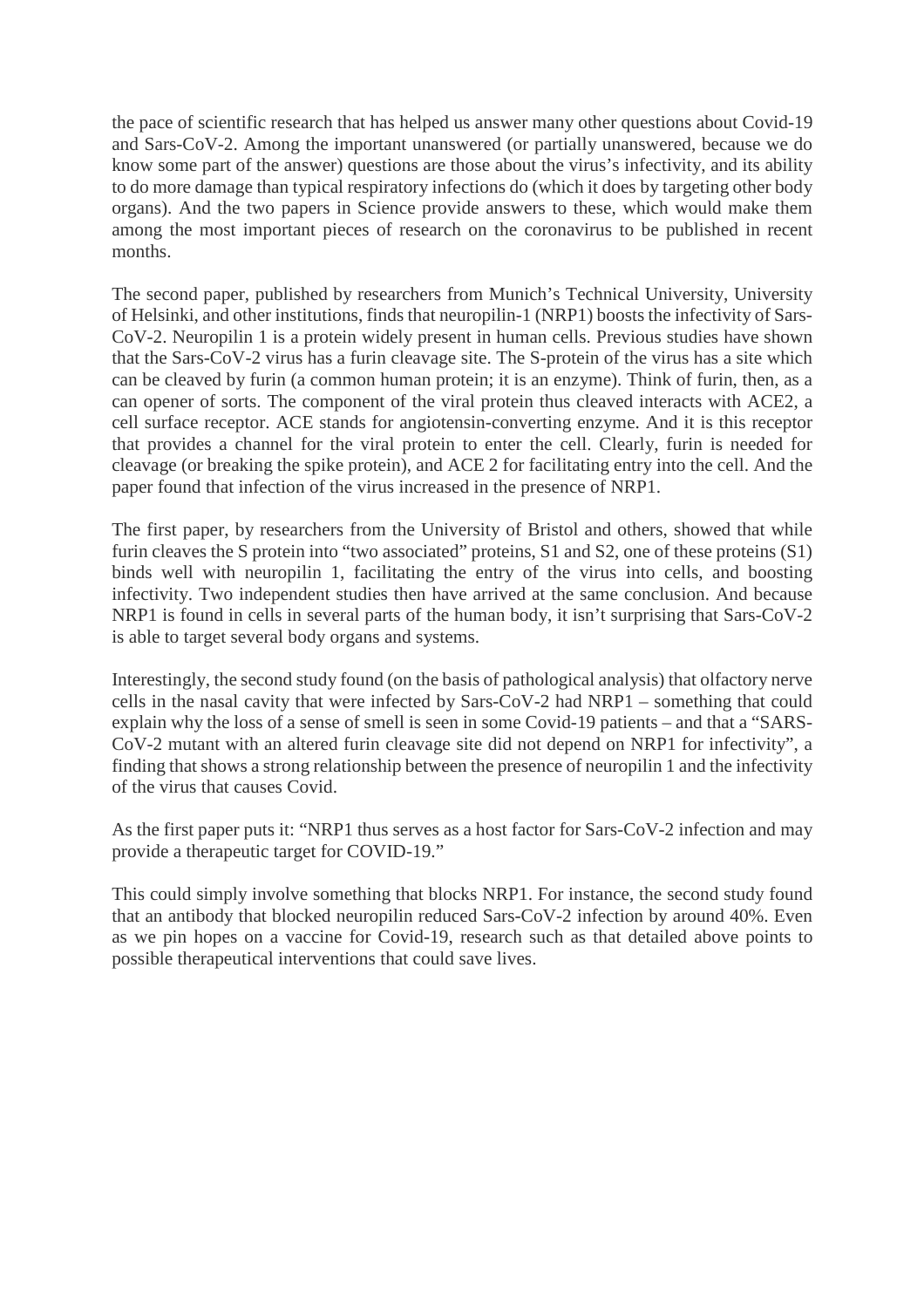#### **Public health**

#### **A crucial season: On festivals in the time of COVID-19 (The Hindu: 20201022)**

https://www.thehindu.com/opinion/editorial/a-crucial-season-the-hindu-editorial-on-festivalsin-the-time-of-covid-19/article32911700.ece

Public health messaging must convince people that festivals can be celebrated safely

Coronavirus pandemic in India

A tool for thought: On coronavirus pandemic in India (The Hindu: 20201022)

https://www.thehindu.com/opinion/editorial/a-tool-for-thought-on-coronavirus-pandemic-inindia/article32895575.ece

Pandemic forecasts must be used to induce changes and avoid worst-case scenarios A committee of experts — well-regarded mathematicians and infectious disease experts appointed by the Department of Science and Technology to use mathematical modelling and forecast the course of the pandemic has brought good tidings. By their estimate, India passed its COVID-19 peak in September and the decline in the overall caseload being observed for nearly a month now is to continue. Active cases, about 7.5 lakh now, are expected to drop below 50,000 by December, and by February, the pandemic is likely to extinguish itself with only 'minimal' (not zero) infections. While it is reasonable to assume that the seven-member committee has been scrupulous, the caveat is that this is still a forecast based on mathematical modelling. There are some strong assumptions. The decline will continue only if there are no major mutations during winter, protective antibodies are durable, and current restrictions are maintained. There would be no significant gains from a strict lockdown beyond the district level, and current containment measures would suffice, except if there are local outbreaks that threaten to overwhelm health-care facilities there. Their calculation also showed a peak by July latest, with anything from six to 15 times the existing infections had there been no lockdown or if it had been delayed to April.

The purpose of pandemic modelling is to generate a probabilistic overview of the future and mathematical modelling has become a popular, creative exercise, with several models and forecasts being made available on pre-print servers and pending peer-review. The latest model is expected to be published in the Indian Journal of Medical Research this week, but it appears to be a quotidian exercise. The datasets it has relied on are publicly available and the modelling employs a category of models called SEIR that estimates, within a population, those Susceptible, Exposed, Infected and Recovered. It is extremely dependent on the quality of data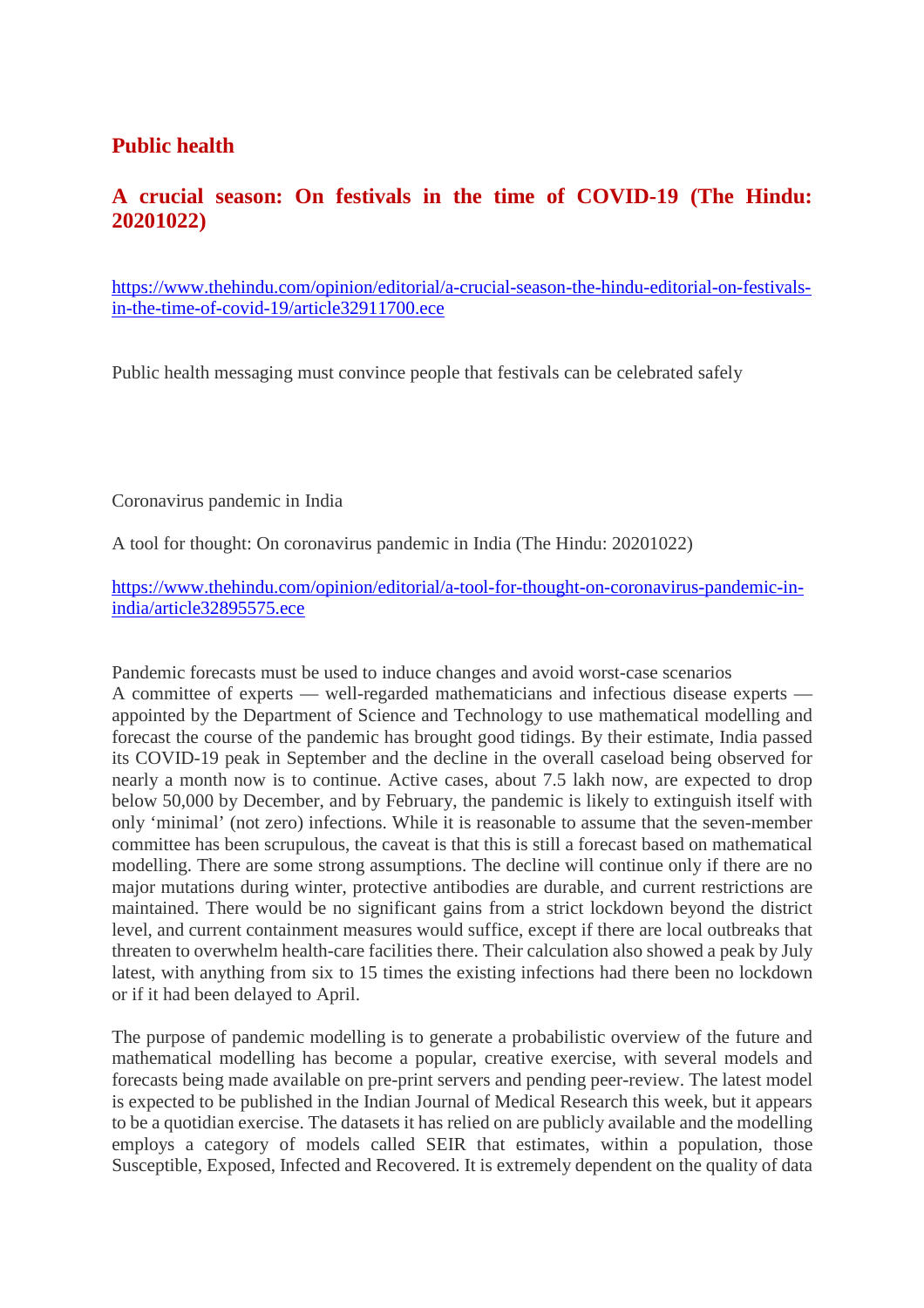that is used as an input and relies as much on simplifying assumptions that sacrifice complexity for comprehension but there is nothing to suggest, from what is known about the exercise, that it is more likely to be true than similar estimates from scores of models the world over that subscribe to a certain degree of rigour. Experts associated with the pandemic have reiterated many times that mathematical modelling ought not to be taken literally. The latest assessment too should then be used not to critique or justify past decisions but dwell more on the future. For instance, if the model suggests that the pandemic would extinguish by February with a dramatic dip by December, then should the accelerated clinical trials of potential vaccines be top priority? Mathematical models, to be useful, must induce policy or behavioural change to avoid their own worst-case scenarios and this latest assessment must be seen — no more, no less — as a tool to this end.

#### **Palasma Therapy (The Asian Age: 20201022)**

http://onlineepaper.asianage.com/articledetailpage.aspx?id=15179777

# Over 2,000 patients benefited from plasma therapy, says Jain

New Delhi, Oct. 21: Delhi health minister Satvendar Jain on Wednesday asserted that over 2,000 Covid-19 patients here have benefitted from plasma therapy, a day after a top ICMR official indicated that the Centre was considering removing it from the clinical management protocol.

At a press conference, Jain also said these patients received convalescent plasma through dedicated plasma the banks of the city government, besides other people getting it directly from donors.

The first plasma bank was opened on July 2 by Chief Minster Arvind Kejriwal at the state-run Institute of Liver and Biliary Science (ILBS) in south Delhi. After that



another bank was opened at L N J P Hospital,  $\mathbf{a}$ dedicated coronavirus Satyendar facility.

"We have Jain been doing it

(plasma therapy) trials after getting due permission. The ICMR-AIIMS study has not shown much breakthrough. But people are getting benefitted from it here, and over 2,000 have benefitted by receiving plasma from the dedicated bank only," Jain said, when asked about the Centre considering removing it from Covid-19 clinical management protocol.

The Delhi health minister, himself a Covid-19 survivor, asserted that

"this has helped save my life too".

"Even America has acknowledged its benefit. And, research going on it world over. Delhi in a way is a pioneer in it and plasma therapy benefits have been seen. You should go and ask family members of those patients who<br>were administered the plasma therapy," he said.

The Centre is considering to remove convalescent plasma therapy from the national clinical management protocol for Covid-19, a top ICMR official had said on Tuesday.

Presently, the use of offlabel convalescent plasma for treating Covid-19 patients in the moderate stage of the illness is allowed under "investigational therapies".  $\sim$  -  $PTI$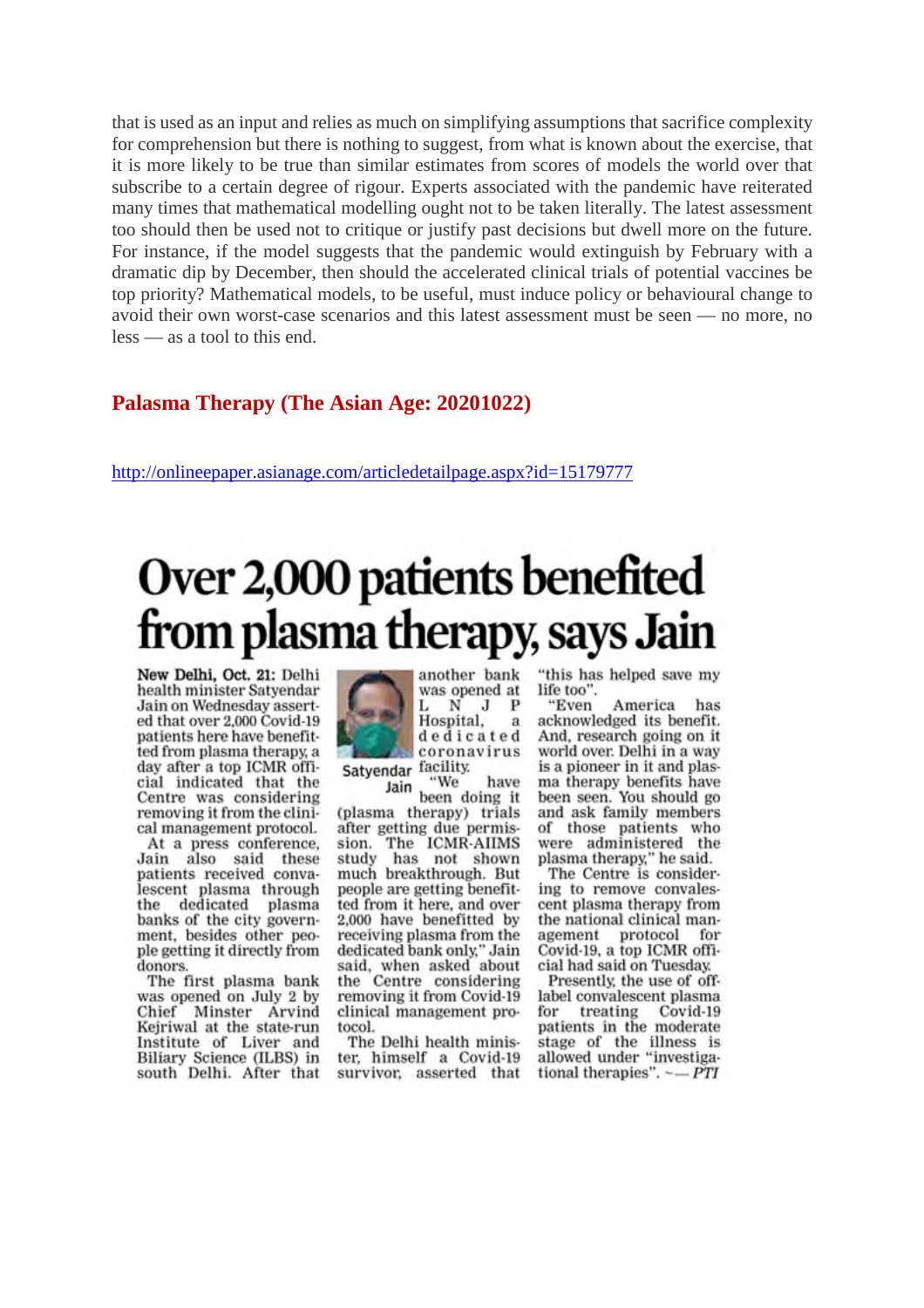#### **COVID- + VE (The Asian Age: 20201022)**

http://onlineepaper.asianage.com/articledetailpage.aspx?id=15179771

### Covid +ve woman escapes from AllMS, husband files report to mislead police

New Delhi, Oct. 21: In a bizarre turn of events, a 20-year-old woman who tested positive for coronavirus at AIIMS here allegedly escaped from the hospital, even as her husband filed a missing person complaint despite knowing her whereabouts, police said on Wednesday.

According to police, the woman went to the All India Institute of Medical Sciences (AIIMS) on October 18 as she was unwell. She got herself tested for the infectious disease and was found positive.

The hospital staff asked her to get admitted at the dedicated Covid centre, but she escaped from there, they said.

Meanwhile, the woman's husband filed a police complaint alleging that his wife has gone missing. police said.

During the course of investigation, it was found that the woman, after leaving the hospital, managed

to reach her rented house in Zamrudpur village in south Delhi. Fearing that she would be caught, she left for her maternal house, a senior police official said.

"Her relatives, however, said that she had not reached her maternal<br>house," he said.

The police said the woman's husband was aware that she was Covid-19 positive and had escaped from AIIMS. He filed the missing person complaint to mislead the police.

A case has been registered under IPC section 188 (Disobedience to order duly promulgated by public servant) and 269 (Negligent act likely to spread infection of disease dangerous to life) at the Greater Kailash Police Station.

The matter is being investigated and teams have been formed to trace the couple," said the police. - PTI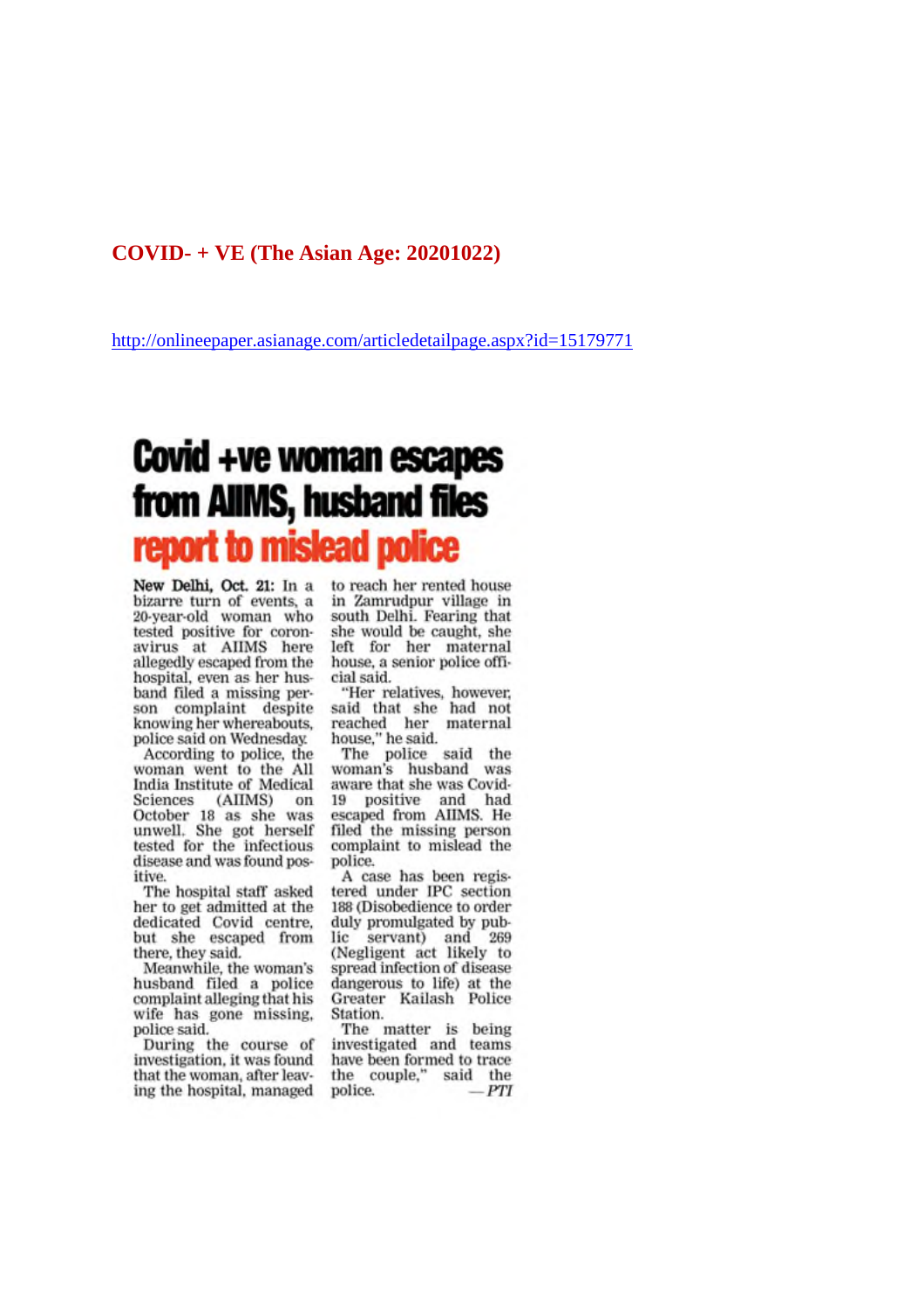#### **Toxic Air (The Asian Age: 20201022)**

http://onlineepaper.asianage.com/articledetailpage.aspx?id=15179776

### Toxic air in India killed 1.16L infants in '19: Study

New Delhi, Oct. 21: Air pollution contributed to the death of 16.7 lakh people in India in 2019, with over a lakh of them less than  $\frac{3}{4}$ lakh of them less than a<br>month old, a new global<br>study by a US-based NGO<br>has revealed. According to<br>the State of Global Air,<br>2020, a report on global exposure to air pollution,<br>released by Health Effects Institute (HEI) on<br>Wednesday, air pollution is<br>the biggest health risk in India

ndia.<br>"Outdoor and household<br>particulate matter pollu-<br>tion\_contributed\_to\_the death of more than 1,16,000<br>Indian infants in their first month of life in 2019. More<br>than half of these deaths were associated with out-<br>door PM2.5 and others<br>were linked to the use of<br>solid fuels such as charcoal, wood, and animal<br>dung for cooking.

"Long-term exposure to<br>outdoor and household air outdoor and household air<br>pollution contributed to<br>over 1.67 million annual<br>deaths from stroke, heart<br>attack, diabetes, lung can-<br>attack, diabetes, lung can-<br>cer, chronic lung diseases, in<br>local diseases, in<br>local in 2019, ing air pollution and<br>increased heart and lung disease, creating a growing disease, creating a growing<br>concern that exposures to<br>high levels of air pollution<br>could exacerbate the effects

count exaceroate the enects<br>of Covid-19.<br>Dan Greenbaum, the<br>president of HEI, said an<br>infant's health is critical to the future of every society<br>and this newest evidence<br>suggests an especially high<br>risk for infants born in

**ALTHOUGH THERE has** been a slow and steady reduction in household reliance on poor-quality fuels, air pollution from<br>these fuels continues to be a key factor in the deaths of these voungest infants, said. Dan Greenbaum, presi-<br>dent of Health Effects Institute

south Asia and sub-Saharan Africa.<br>"Although there has been

a slow and steady reduca slow and steady reduction<br>tion in household relation<br>on poor-quality fuels, air<br>polution from these fuels<br>continues to be a key factor<br>in the deaths of these<br>youngest infants," he said.<br>Infants in the first month<br>of life

nerable stage. But a grow-<br>ing body of scientific eviing body of scientific evidence from multiple counting<br>tries, including recent<br>ICMR-supported studies in<br>India, indicates that partic-<br>India, indicates that partic-<br>ulate air pollution exposure during pregnancy is<br>linked t

external of the capacity<br>report said.<br>The new analysis report-<br>ed in the State of Global Air this year estimates that<br>nearly 21 per cent of neona-<br>tal deaths from all causes tan deaths from an causes<br>are attributable to ambient<br>and household air pollu-<br>tion. "Addressing impacts of air pollution on adverse pregnancy outcomes and<br>newborn health is really important for low- and midimportant for low- and mid-<br>de-income countries, not<br>only because of the high<br>prevalence of low-birth<br>weight, preterm birth, and

child growth deficits but because it allows the design because it allows the design<br>of strategic interventions<br>that can be directed at<br>these vulnerable groups,"<br>said these vulnerable groups,"<br>said<br>Balakrishnan, an expert in<br>air pollution and health.<br>The report said overall, air<br>pollution is now the largest

risk factor for death.<br>According to it, South<br>Asian countries, including Asian countres, including<br>India, Bangladesh,<br>Pakistan and Nepal, featured among the top 10<br>nations with the highest<br>PM2.5 exposures in 2019, "All of these countries

experienced increases in<br>outdoor PM2.5 levels<br>between 2010 and 2019," the report stated, adding that<br>since 2010, more than 50 million fewer people have<br>been exposed to household<br>air pollution.  $-PTI$ 

#### **Maharashtra active case**

#### **1 India coronavirus numbers explained, Oct 22: Major drop in**

#### **Maharashtra active case (The Indian Express:20201022)**

**https://indianexpress.com/article/explained/india-covid-numbers-explained-october-22-**

**maharashtra-active-coronavirus-cases-6833213/**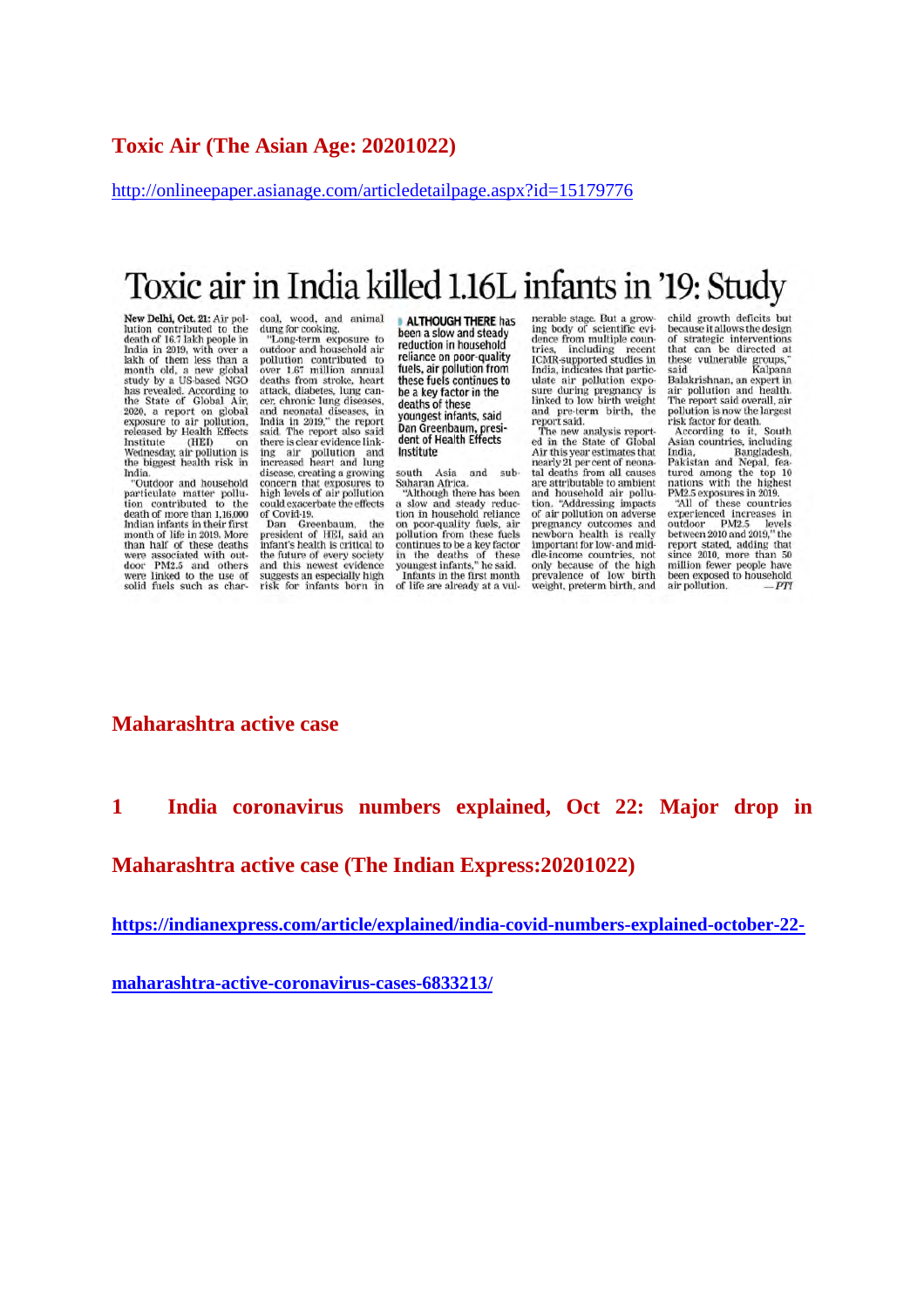2 India coronavirus cases: In the last one week, active cases have declined in every major state except Delhi and West Bengal. Even Kerala, the fastest growing state right now, has seen a small drop in the active cases in the last week.



Written by **Amitabh Sinha** , Edited by Explained Desk | Gaya | October 22, 2020 11:19:26 am



### X

Women commuters travel in a Mumbai local train on the Harbour line on October 21, 2020. The Indian Railways has now allowed women, apart from essential workers, to board trains amid the Covid-19 pandemic. (Express Photo: Amit Chakravarty)

The number of active cases of coronavirus infection in the country are now more than three lakh lower than **the peak that was achieved** in the middle of October. There have been onlyfive days since September 17 when detection of new infections has exceeded the number of people recovering from the disease.

Wednesday saw one of the biggest declines in active cases. About 56,000 new cases were detected while almost 80,000 patients were declared to have recovered. The total number of active cases has dropped to 7.15 lakh now. At its peak, it had crossed 10.17 lakh.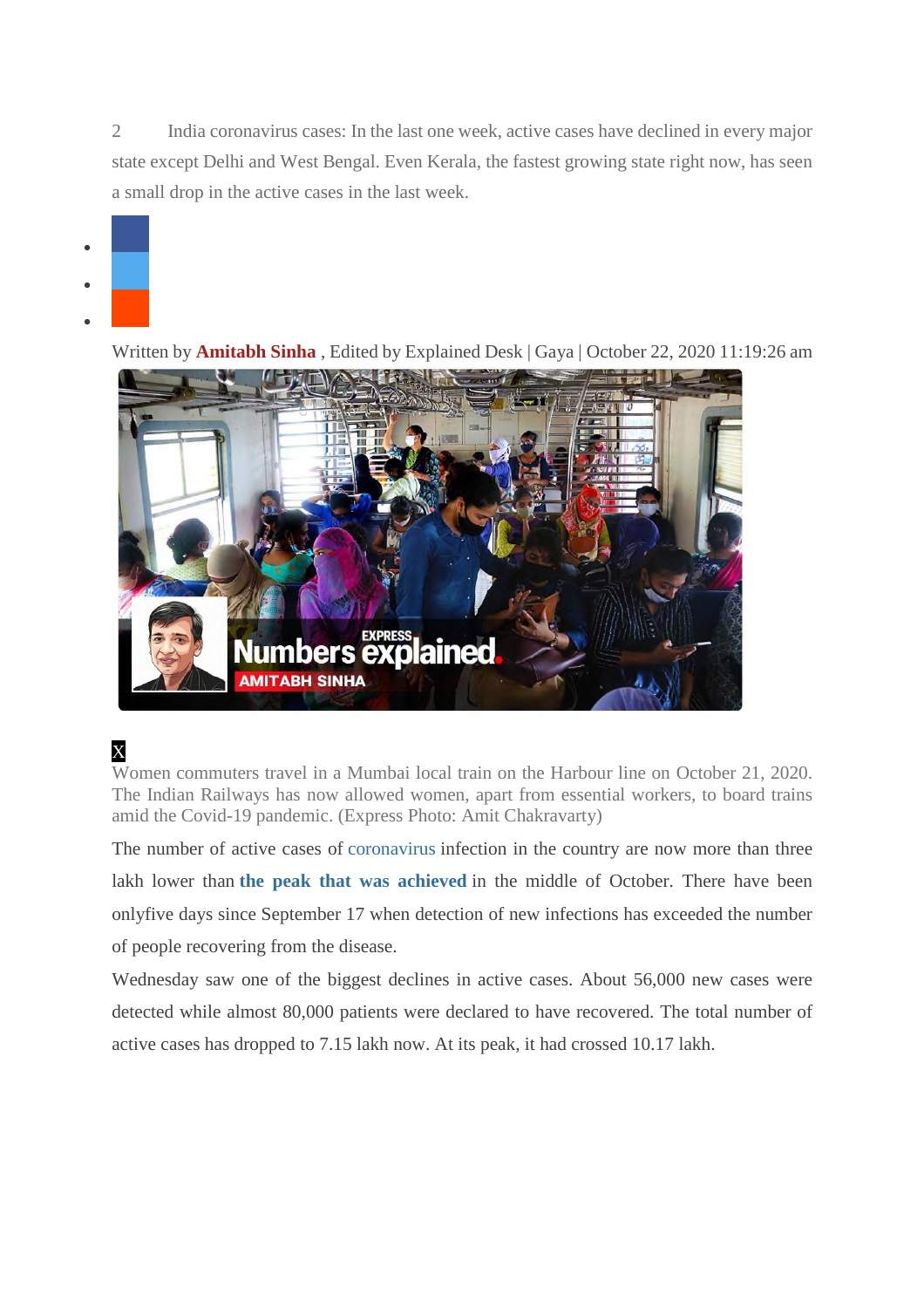

Daily increase in India's

Covid-19 cases.

Almost half of this reduction **has come from Maharashtra**, where the active cases have declined from over three lakh to less than 1.6 lakh now. In relative terms, the biggest drop has happened in Andhra Pradesh which has seen its active cases go down by almost 70 per cent in the last one and a half months. The state had more than one lakh active cases in the first week of September, which has steadily come down to just about 32,000 now.

For the last one week, Andhra Pradesh has been contributing less than 4,000 cases every day, a big improvement from the days it was regularly reporting over 10,000 new infections daily.

In the last one week, active cases have declined in every major state except Delhi and West Bengal. Even Kerala, the fastest growing state right now, has seen a small drop in the active cases in the last week. Bihar, which has slowed down considerably in the last one and a half months, has also seen a slight rise in the active cases during this time.  $\triangle$  Click to follow

#### *Express Explained on Telegram*

Except for the usual drop on Monday, Delhi has been continuing on an upward trend for more than a week now. This is now the third phase of rise happening in Delhi. In the second phase, it had touched a high of almost 4,500 new cases a day, before declining to almost 2,000 a day. For the last eight days, its daily detections have once again been over 3,000, and rising. On Wednesday, almost 3,700 new cases were found in Delhi, the maximum since September 25.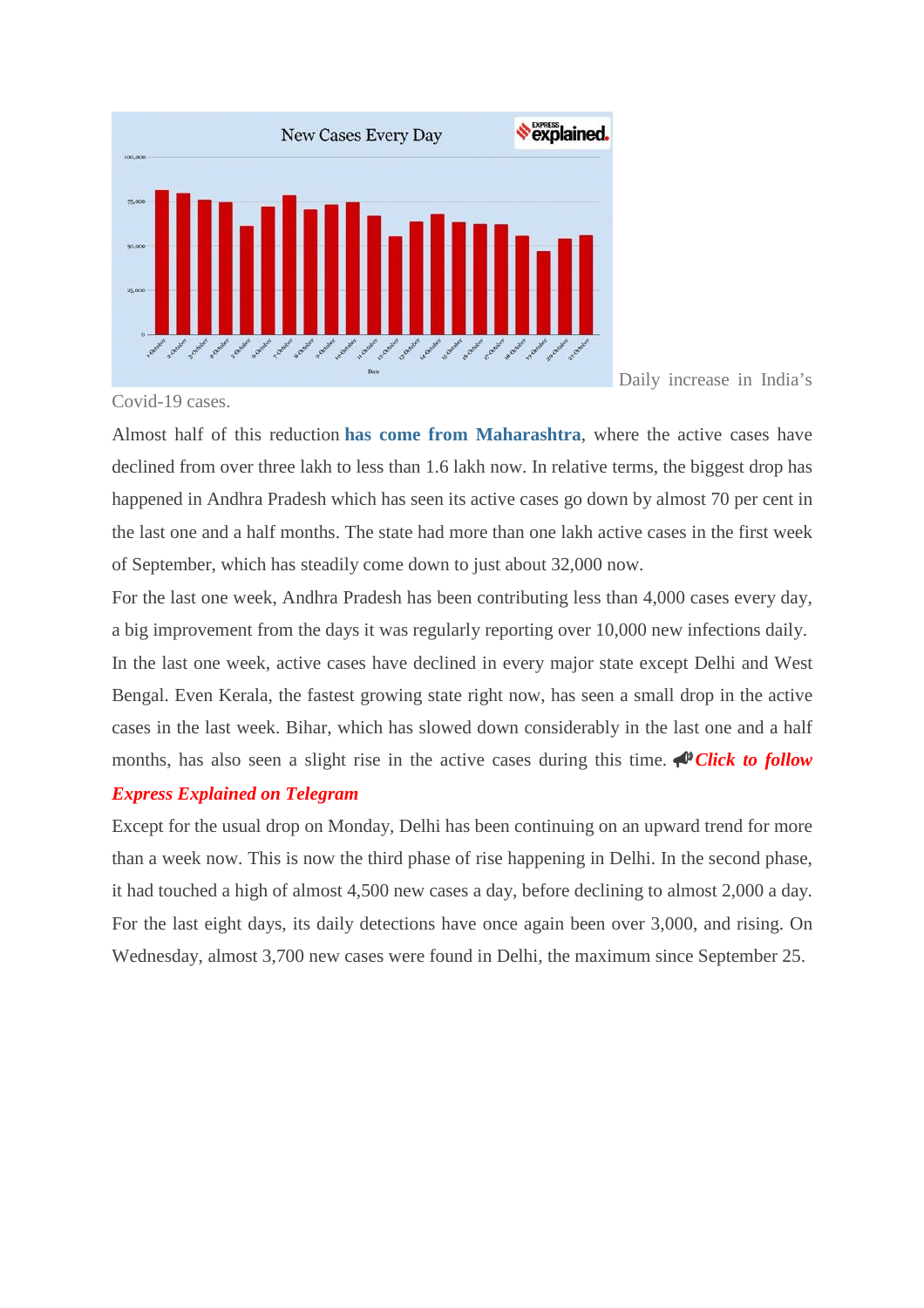## **TOP TEN STATES WITH MAXIMUM CASELOAD**



| <b>STATE</b>          | <b>TOTAL</b><br><b>POSITIVE</b> | <b>NEW CASES</b> | <b>TOTAL</b><br><b>RECOVERIES</b> | <b>DEATHS</b> |
|-----------------------|---------------------------------|------------------|-----------------------------------|---------------|
| <b>Maharashtra</b>    | 1,617,658                       | 8,142            | 1,415,679                         | 43,127        |
| <b>Andhra Pradesh</b> | 793,299                         | 3,746            | 754,415                           | 6,508         |
| <b>Karnataka</b>      | 782,773                         | 5,872            | 671,618                           | 10,715        |
| <b>Tamil Nadu</b>     | 697,116                         | 3,086            | 650,856                           | 10,780        |
| <b>Uttar Pradesh</b>  | 461,475                         | 2,321            | 425,356                           | 6,755         |
| Kerala                | 361,841                         | 8,369            | 267,082                           | 1,266         |
| <b>Delhi</b>          | 340,436                         | 3,686            | 310,191                           | 6,128         |
| <b>West Bengal</b>    | 333,126                         | 4,069            | 291,303                           | 6,244         |
| Odisha*               | 274,181                         | 1,931            | 254,913                           | 1,234         |
| <b>Telangana</b>      | 227,580                         | 1,456            | 206,105                           | 1,292         |

Data as on October 21, 2020; Odisha data from October 20, 2020

India coronavirus cases: Top 10 states with maximum caseload.

West Bengal has been adding between 3,000 and 4,000 cases, consistently for the last 45 days. Its numbers have not fluctuated even on Mondays, because the test numbers in Wednesday do not drop significantly on Sundays. In the last two days, however, the state has reported more than 4,000 cases for the first time. The state has about 36,000 active cases right now. It has also been consistently reporting between 50 and 60 coronavirus-related deaths since the start of September.

On Wednesday, Kerala was the largest contributor of new infections in the country. This is the third time in the last two weeks that Kerala has emerged as the single largest contributor of cases, reporting more cases than even Maharashtra or Karnataka. The state reported over 8,300 new infections on Wednesday, slightly more than Maharashtra which has seen a very rapid decline in its daily detections of cases in the last couple of weeks. Coronavirus Explained

- Quick Covid-19 test from IIT Kharagpur: How it works, why it matters
- How does Goa's beach shack tourist economy work?
- In genetic code of coronavirus, a number of 'silent' mutations **CLICK HERE FOR MORE**

Kerala has over 93,000 active cases right now, more than any other state barring Maharashtra and Karnataka. The state is also showing the most rapid growth in infection numbers anywhere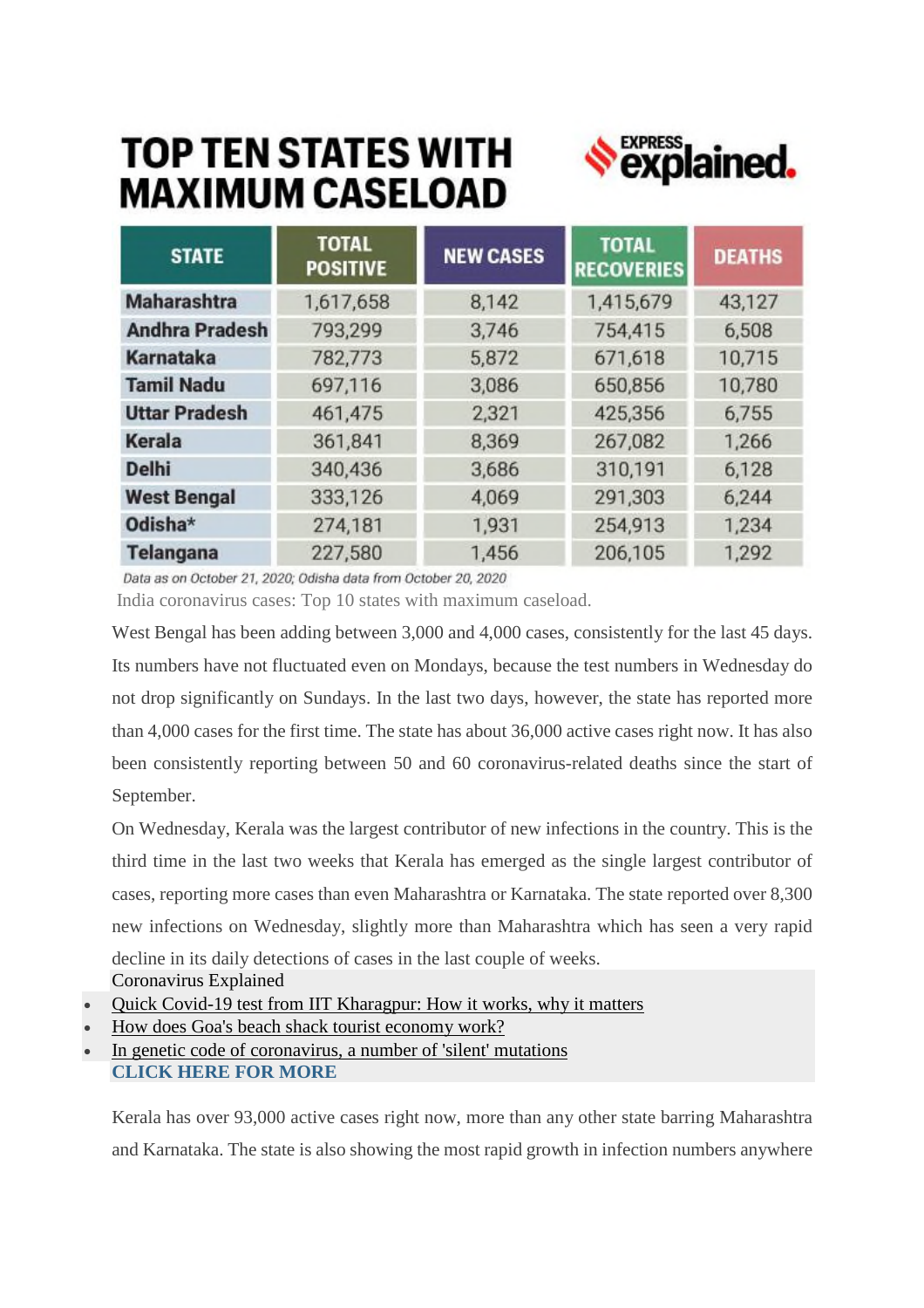in the country. Its current growth rate of 2.37 per cent per day is more than three times the national rate.

The total number of people who have so far been infected with the virus crossed 77 lakh on Wednesday. The United States which has been witnessing a fresh resurgence in cases has so far recorded over 81 lakh infections. The US is currently contributing more cases every day than India.

#### **Flavanol diet**

#### **Study reveals high flavanol diet may lead to lower blood pressure (New Kerala: 20201022)**

https://www.newkerala.com/news/2020/185541.htm

People who consume a diet including flavanol-rich foods and drinks, including tea, apples and berries, could lead to lower blood pressure, according to the first study using objective measures of thousands of UK residents' diet.

The findings, published in Scientific Reports, studied the diet of more than 25,000 people in Norfolk, UK and compared what they ate with their blood pressure. In contrast to most other studies investigating links between nutrition and health, the researchers did not rely on study participants reporting their diet but instead measured flavanol intake objectively using nutritional biomarkers - indicators of dietary intake, metabolism or nutritional status that are present in our blood.

The difference in blood pressure between those with the lowest 10% of flavanol intake and those with the highest 10% of intake was between 2 and 4 mmHg. This is comparable to meaningful changes in blood pressure observed in those following a Mediterranean diet or Dietary Approaches to Stop Hypertension (DASH) diet. Notably, the effect was more pronounced in participants with hypertension.

Professor Gunter Kuhnle, a nutritionist at the University of Reading who led the study said

"Previous studies of large populations have always relied on self-reported data to draw conclusions, but this is the first epidemiological study of this scale to objectively investigate the association between a specific bioactive compound and health. We are delighted to see that in our study, there was also a meaningful and significant association between flavanol consumption and lower blood pressure.

"What this study gives us is an objective finding of the association between flavanols - found in tea and some fruits - and blood pressure. This research confirms the results from previous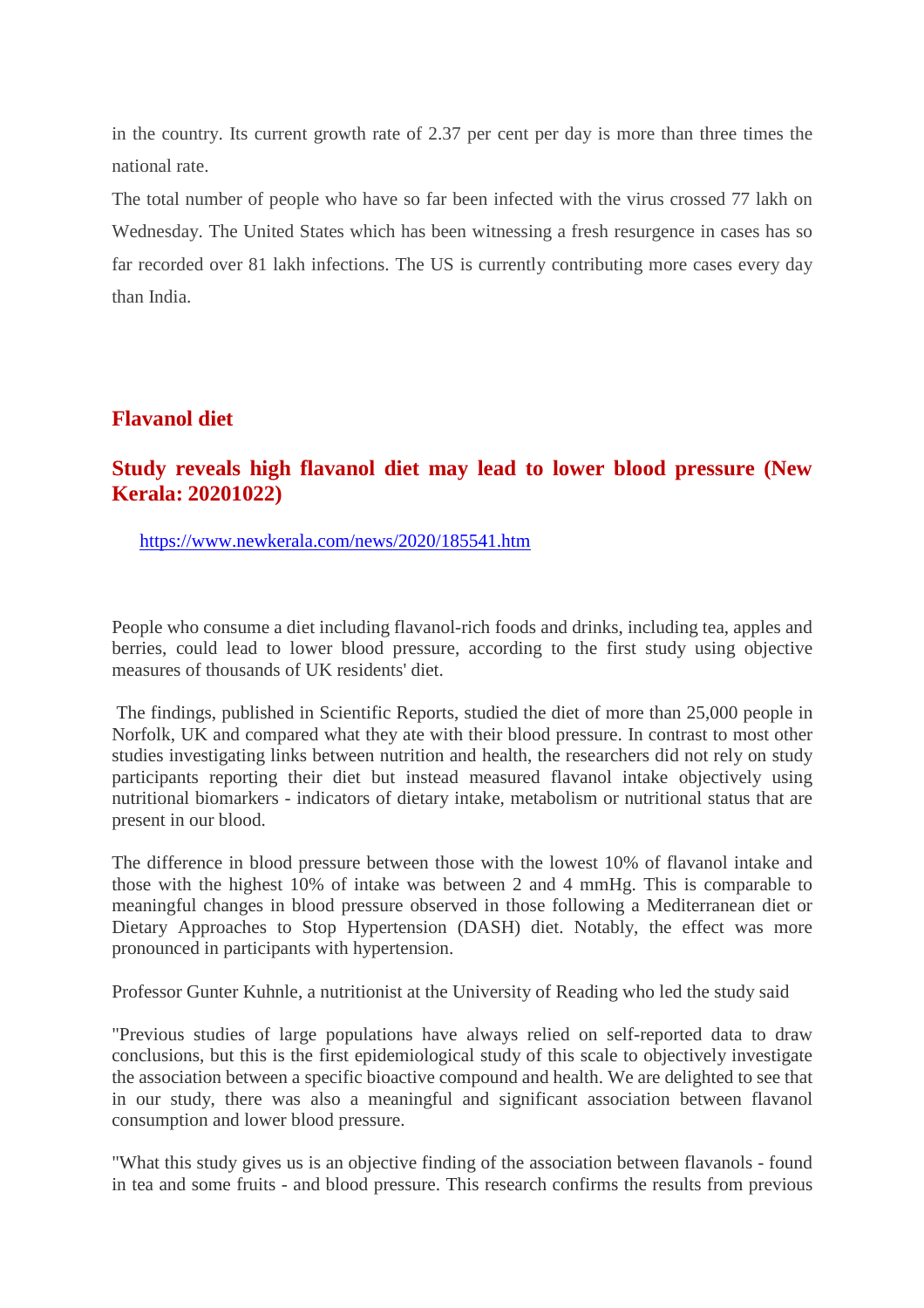dietary intervention studies and shows that the same results can be achieved with a habitual diet rich in flavanols. In the British diet, the main sources are tea, cocoa, apples and berries.

"The methodology of the study is of equal importance. This is one of the largest ever studies to use nutritional biomarkers to investigate bioactive compounds. Using nutritional biomarkers to estimate intake of bioactive food compounds has long been seen as the gold standard for research, as it allows the intake to be measured objectively. The development, validation and application of the biomarker were only possible because of the long-term commitment of all collaborators. In contrast to self-reported dietary data, nutritional biomarkers can address the huge variability in food composition. We can therefore confidently attribute the associations we observed to flavanol intake."

An international team from the University of Reading, Cambridge University, the University of California Davis, and Mars, Incorporated studied 25,618 participants from the European Prospective Investigation into Cancer (EPIC) Norfolk study and found that the biggest difference was observed in participants with the highest blood pressure. This suggests if the general public increased its flavanol intake, there could be an overall reduction in cardiovascular disease incidence.

Hagen Schroeter, Chief Science Officer at Mars Edge, said

"This study adds key insights into a growing body of evidence supporting the benefits of dietary flavanols in health and nutrition. But, perhaps even more exciting was the opportunity to apply objective biomarkers of flavanol intake at a large scale. This enabled the team to avoid the significant limitations that come with past approaches which rely on estimating intake based on self-reported food consumption data and the shortcomings of current food composition databases."

#### **Right nutrition**

#### **Right nutrition increases physical, cognitive performance: Study (New Kerala: 20201022)**

https://www.newkerala.com/news/2020/185470.htm

Right nutrition not only fuels our bodies and improves fitness, but gives us an edge mentally too as researchers have found that the right nutrition is directly linked to physical fitness and cognitive performance in men and women.

The double-blind study, published in the journal Scientific Reports, examined the effectiveness of optimal nutrition and exercise to enhance fitness and cognitive performance among a population of active-duty men and women in the US Air Force.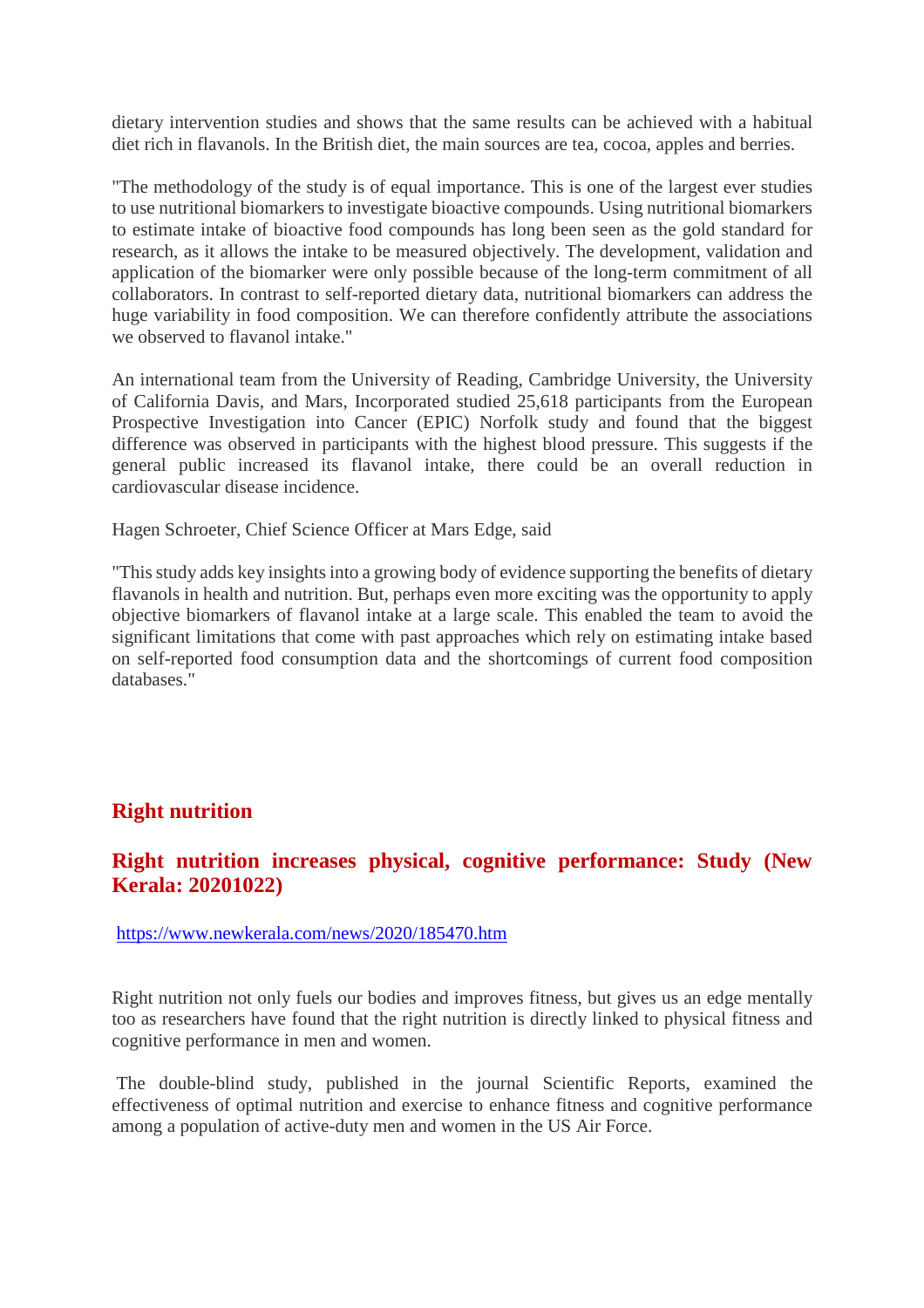"The physical and mental health benefits of exercise are well known, but this study demonstrates how optimal nutrition can help boost brain function as well," said lead study author Chris Zwilling at the University of Illinois, Urbana-Champaign in the US.

For the findings, researchers divided the 148 study participants into two groups for 12 weeks.

Both groups performed the same training program, which included a balanced exercise program comprised of aerobic and resistance training performed five days per week.

In addition to the training program, one group was given a prototype nutritional drink, the other group received a placebo.

The study showed that exercise, along with the addition of a high-protein nutrition drink containing lutein, omega-3 fatty acids, phospholipids, vitamin D, and beta-hydroxy-betamethyl butyrate (HMB), led to statistically significant changes to the following compared to exercise alone.

The study found that right nutrition improved working memory by 11 per cent (i.e., information processing and problem-solving), which predicts multitasking and is often impaired under stress.

It improved reaction time by six per cent - participants became faster and more accurate and increased muscle mass by more than two pounds.

"We are excited by the results because they provide critical insights into how simple dietary changes can make a big difference in helping people be as efficient and productive as possible in today's world," Zwilling said.

These results confirm that by combining the right nutrition and exercise, people who are facing high-pressure situations can stay sharp physically and mentally when they need it most.

"It is clear that nutrition is a critical component for developing and maintaining the physical and cognitive performance of the men and women," the authors wrote.

This research confirms that a nutritional supplement with the right nutrients can support and facilitate those improvements when paired with balanced exercise training.

"We hope to use this knowledge now and, in the future, to better prepare them for the complex and diverse mission sets they are facing," the researchers noted.

#### **Effective ventilation**

#### **Effective ventilation key factor to stop Covid-19 spread: Study (New Kerala: 20201022)**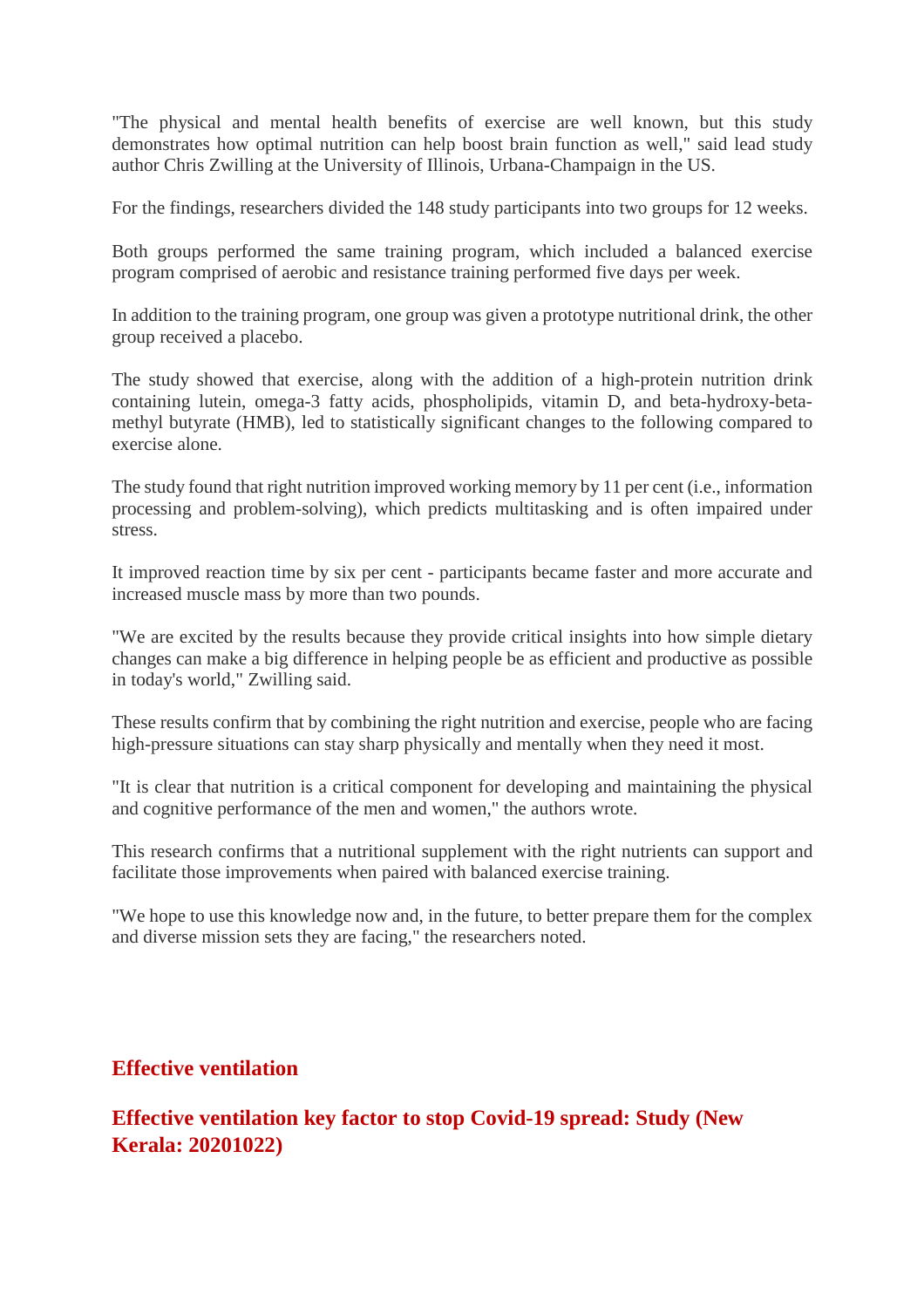https://www.newkerala.com/news/2020/185285.htm

London, Oct 21 : New research adds to the growing body of evidence that effective or proper indoor ventilation may be a key factor in preventing the spread of Covid-19 virus.

The study, published in the journal Environment International, found that SARS-CoV-2 is rather moderately infectious and a person would need to remain in a poorly ventilated room for a considerable amount of time to receive an infectious dose of SARS-CoV-2.

"Multiple studies provided quickly strong scientific evidence for successful indoor airborne transmission of Covid-19 in inadequately ventilated environments," said study author Jarek Kurnitski from Estonian Research Council in Estonia.

"The virus is transmitted via saliva droplets with a size from 0.5 micrometres up to a few thousand micrometres produced by a person by talking, sneezing, coughing, or even just breathing," Kurnitski added.

According to the researchers, the point is that small and large droplets act completely differently. Tiny droplets below 5 micrometres do not settle on surfaces, they remain airborne and follow airflow streamlines for tens of metres.

Large droplets above 100 micrometres in diameter fall down like rocks - they do not travel farther than 1.5 metres even by coughing.

The air exhaled by humans contains mainly droplets with a diameter in the range of 1-10 micrometres.

Until this spring, it was held in the medical literature and guidelines that droplets larger than 5 micrometres fall down at the distance of up to two metres (which is why it was concluded that 2-metre social distancing would ensure complete safety).

By now, however, scientists have found out that this was a misconception or even a longpersisting erroneous medical dogma.

Aerosol physics shows convincingly that in reality only droplets larger than 50 micrometres fall down at a distance of two metres, while smaller ones remain suspended in the air and travel farther.

Thus, acknowledging this tenfold error fundamentally changed the understanding of the spread of virus particles and it was realised that the largest number of exhaled droplets travel far and the virus can remain infectious in aerosol particles for up to three hours.

By breaking this medical dogma, researchers also gave an important signal regarding the measures applied to prevent the spread of Covid-19 that led to the paralysis.

"Measures can and must be applied taking into account the known transmission routes, which is why it is important to know that the disease is transmitted by aerosols, i.e. tiny droplets suspended in the air," the authors wrote.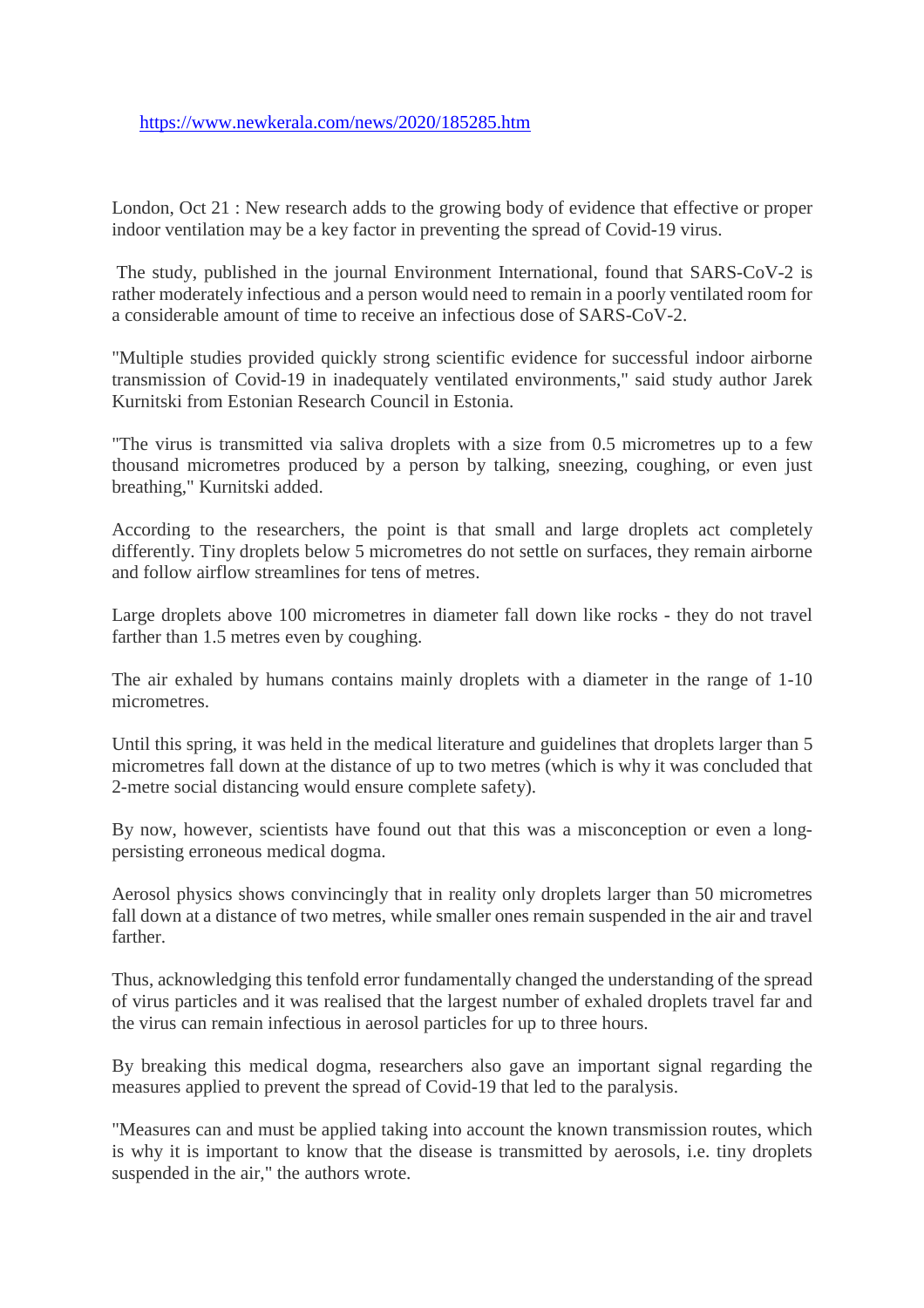This means that people can get the virus in two ways in close contact, where the concentration of aerosols and larger droplets in close proximity of the infected person is very high.

"Or farther away in inadequately ventilated rooms, where the concentration of aerosols remains so high that a person can get an infectious dose for example within an hour spent in the same room with an infected person," Kurnitski noted.

#### **Cholesterol medications**

#### **Cholesterol medications linked to lower cancer-related deaths in women, finds study (New Kerala: 20201022)**

#### https://www.newkerala.com/news/2020/185251.htm

Among women with breast cancer, colorectal cancer, or melanoma, those who were taking cholesterol-lowering medications, were less likely to die from cancer, according to an analysis published in the British Journal of Clinical Pharmacology.

The analysis included 20-046-11-719 and 6,430 women in Australia who were diagnosed with breast cancer, colorectal cancer, and melanoma, respectively, from 2003 to 2013. The women had been prescribed cholesterol-lowering medications such as statins before their diagnosis.

The more consistently women took these medications in the year after being diagnosed with cancer, the lower their likelihood of dying from the disease, suggesting that the drugs may have anti-tumour effects.

"If this inverse adherence-response relationship is confirmed, cholesterol-lowering medications -- primarily statins -- could be repurposed as adjuvant therapy to improve cancer prognosis," said co-author Jia-Li Feng, BMed, MMed, PhD, of QIMR Berghofer Medical Research Institute.

#### **Dementia risk**

**Study reveals community noise may affect dementia risk (New Kerala: 20201022)**

https://www.newkerala.com/news/2020/185249.htm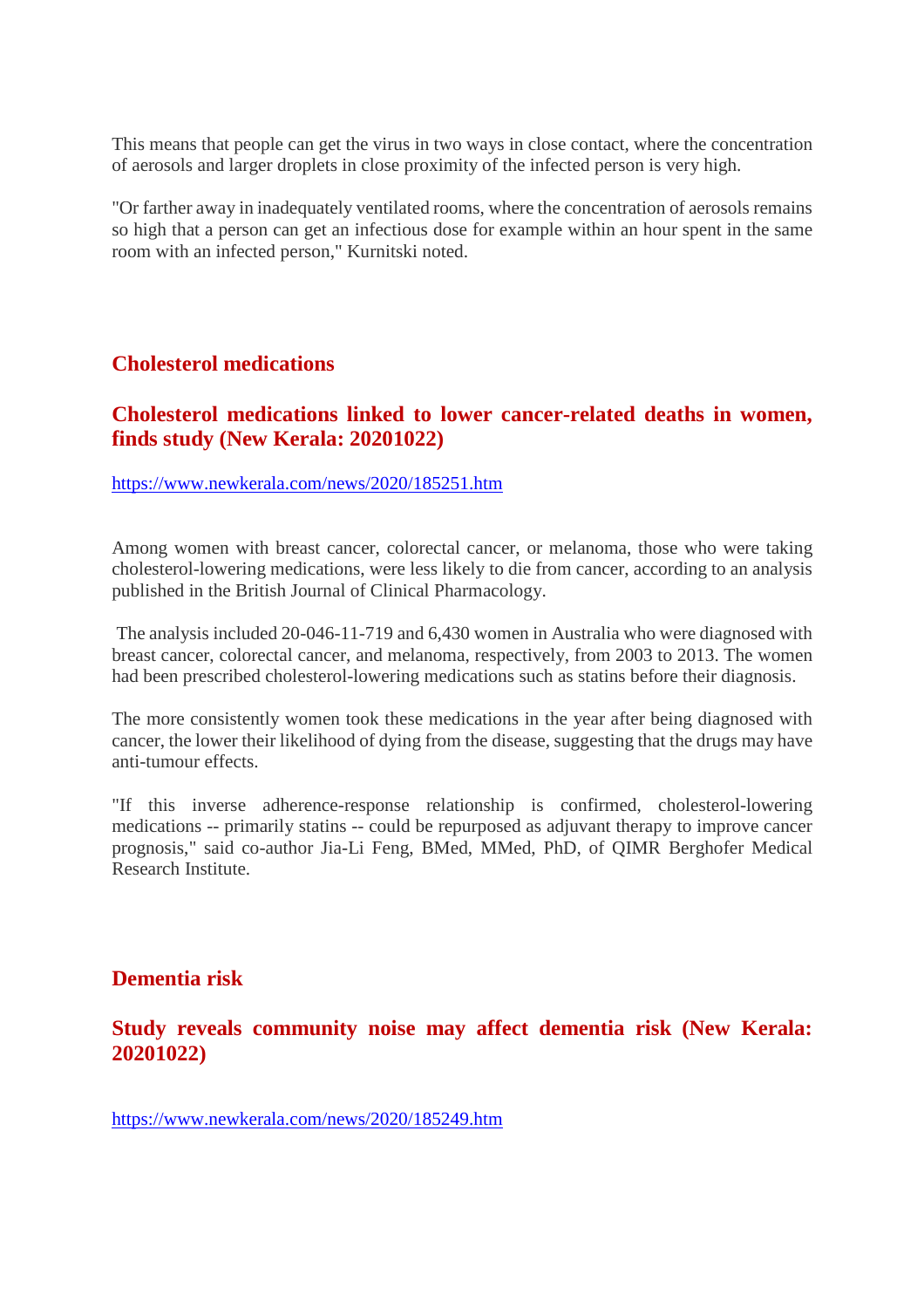Results from new study support emerging evidence suggesting that noise may influence individuals' risk of developing dementia later in life.

The study was published in the journal Alzheimer's and Dementia.

Researchers studied 5,227 participants of the Chicago Health and Aging Project who were aged 65 years or older, of whom 30% had mild cognitive impairment and 11% had Alzheimer's disease. They found that persons living with 10 decibels more noise near their residences during the daytime had a 36% higher odds of having a mild cognitive impairment and a 30% higher odds of having Alzheimer's disease.

"These findings suggest that within typical urban communities in the United States, higher levels of noise may impact the brains of older adults and make it harder for them to function without assistance. This is an important finding since millions of Americans are currently impacted by high levels of noise in their communities," said senior author Sara D. Adar, ScD, of the University of Michigan School of Public Health, Ann Arbor. Professor Adar added that "although noise has not received a great deal of attention in the United States to date, there is a public health opportunity here as there are interventions that can reduce exposures both at the individual and population level."

#### **Infertility**

#### **Coronavirus can cause male infertility: Study (New Kerala: 20201022)**

https://www.newkerala.com/news/2020/185235.htm

Covid-19 can cause male infertility by harming the testicular cells which produces sperms thereby making it difficult to make the female pregnant, says a new study done by the scientists of Israel.

The study, published in the journal of Fertility and Sterility, claims that the studied men had a reduction of around 50 percent on average of the number of sperm per milliliter, total volume of ejaculate, and motility of sperm.

Nobody knows yet how severe this problem is and these effects are reversible or not. Infection is accepted as a possible underlying cause of male infertility. For example mumps may have a long term effect on fertility of male patients and can cause azoospermia, so we know viruses can have such an impact.

Dr Shobha Gupta, Medical Director and IVF Specialist from Mother's Lap IVF Centre says "I wouldn't be surprised if this virus causes a temporary down in sperm production. People who get corona virus are probably quite unwell, they are having low immunity even influenza will cause a decline in sperm count temporarily. The question is how long it will last and whether it is recoverable."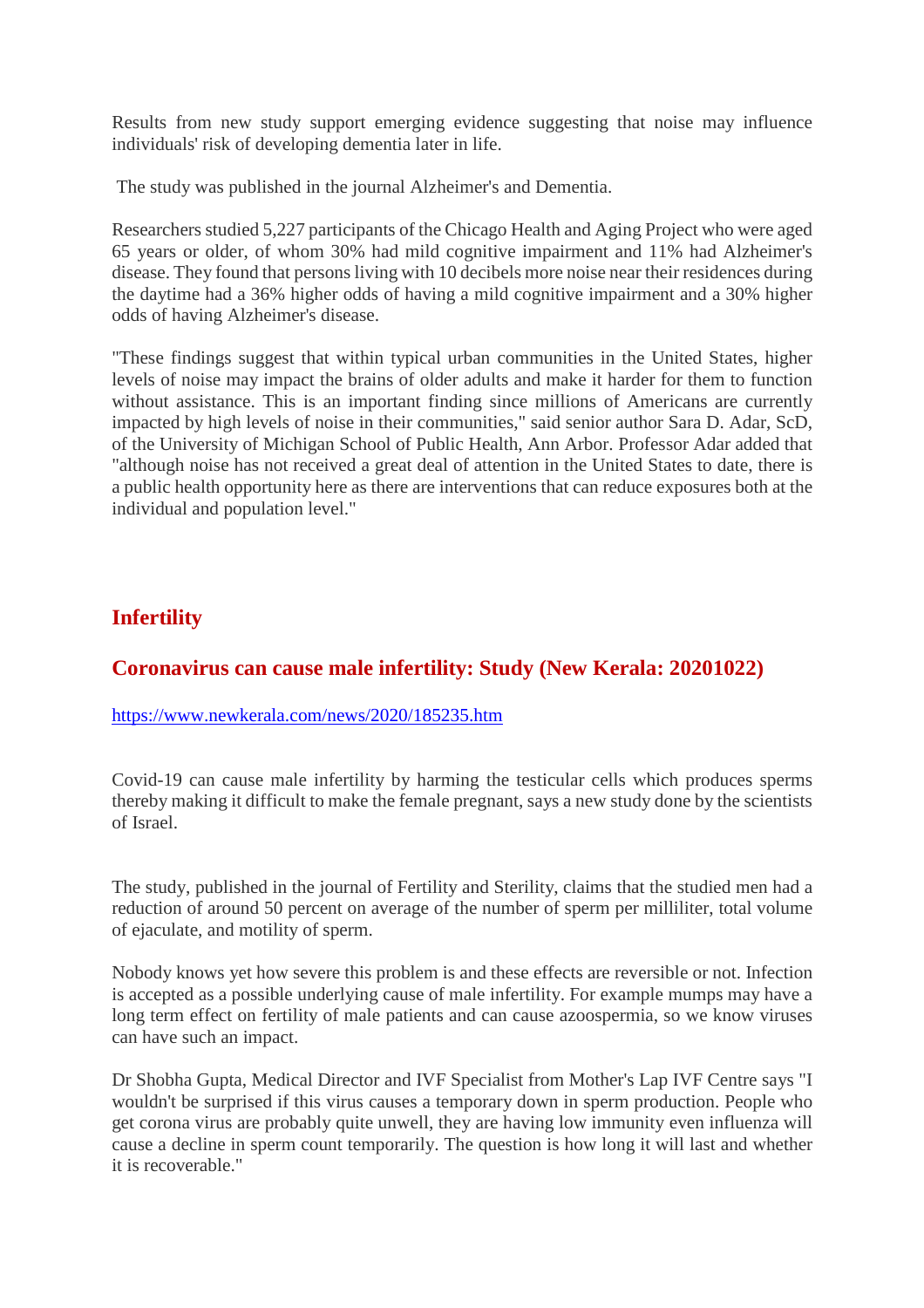"Every time there is a new thing coming up with this virus, we are still learning and if the person has low immunity and is prone to catch the infection in any way the sperm count is affected and can cause male infertility" she added.

Dr Shweta Goswami, Sr. Consultant IVF from Jaypee Hospital Noida and IVF Consultant from Zeeva Clinic explains "Any viral infection but just Covid-19 can lead to high grade fever and decrease in sperm count and motility at least temporarily. It's too early to suggest anything for Covid-19 as semen changes can take up to 3-4 months post infection and numbers are too low at present but it could potentially cause harm and any sort of illness fever can reduce sperm count and motility and this may hold for corona virus as well."

Mask-wearing can help to protect their fertility during the pandemic, even if one ultimately becomes infected.

"Men who have moderate or serious Covid-19 infections could find their fertility impaired for an unknown amount of time. Because mild cases don't seem to affect fertility, I would advise men to wear facemasks. This way, even if they get sick, their immune systems will be dealing with a smaller viral load and consequently they'll have a milder form of the disease and there has to be more studies to confirm how severe this problem is, once the patient recovers semen parameters may improve" said Dr. Anubha Singh, another city based Gynecologist and IVF Specialist from Shantah Fertility Centre.

"If people are protected by a mask, and the smaller the load of catching the infection, the better the immune system's chances of beating the virus while still in the mild stage and having minimal impact on sperm" added Dr. Anubha Singh.

Choose a healthy life and take precautions, as this virus is very new and nobody knows how to recover from it or how not to catch the infection. So we have to be our on guard till the vaccine comes. Follow these advices as precautions to protect fertility

Wear Masks and do proper sanitizing

Avoid being overweight

Do not smoke and refrain yourself as much as you can from consuming alcohol

Do not wear tight underwear as it can affect the circulation of blood in the genital region and raise the temperature of the testicles which further decreases the sperm count

Avoid keeping mobile phones near genital area as it causes radiation also do not place laptops on your lap as it can raise the scrotum temperature

Eat nutritious food and exercise regularly to maintain healthy immunity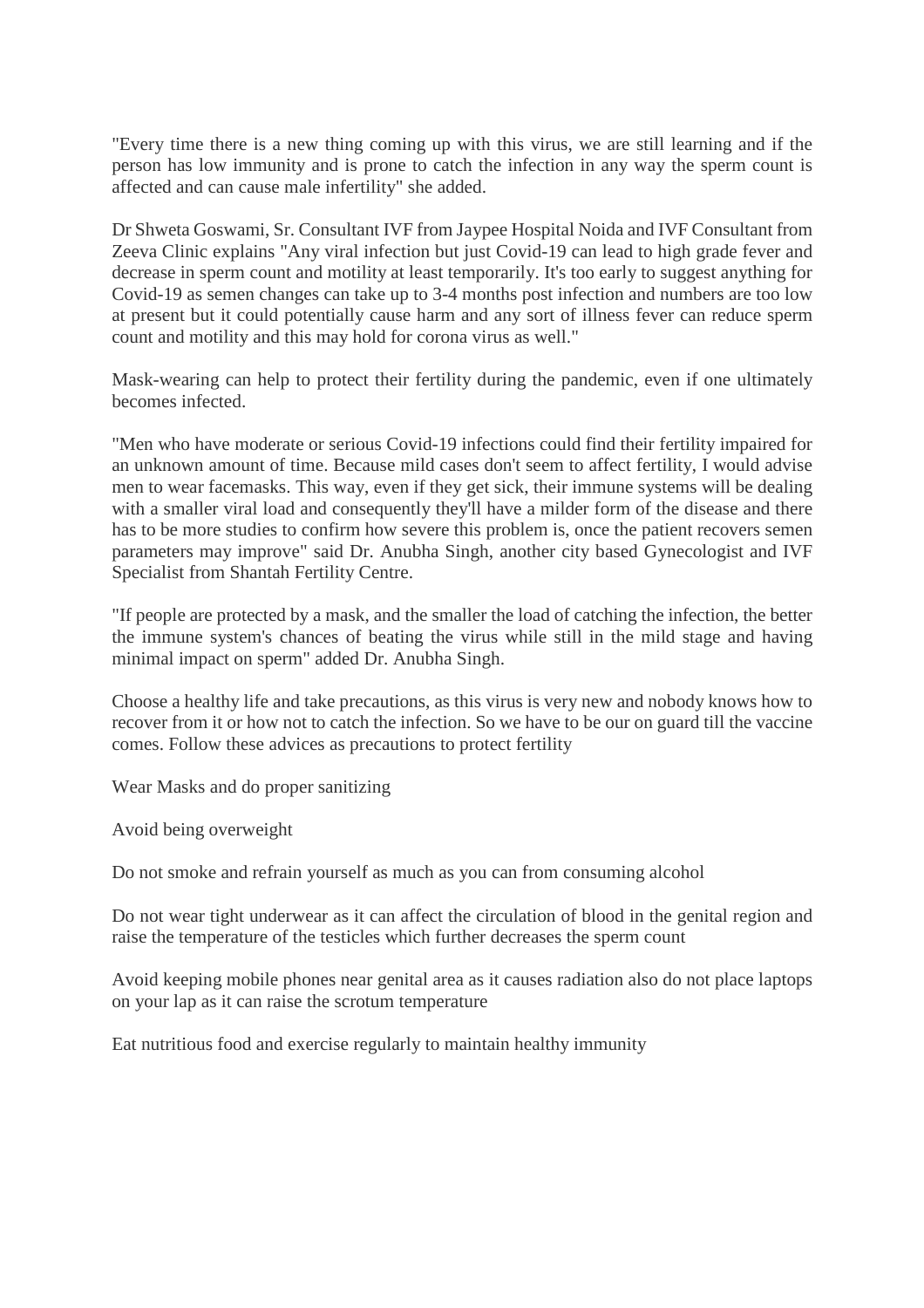#### **Infectious**

#### **Mild, asymptomatic COVID-19 patients may not be infectious for more than 10 days: Study (New Kerala: 20201022)**

#### https://www.newkerala.com/news/2020/185220.htm

Recent studies have suggested that people with mild or no symptoms of coronavirus may be infectious for not more than about 10 days.

The review published in the journal Infection Control and Hospital Epidemiology.

A review of dozens of studies by researchers at Oregon Health and Science University and Oregon State University suggests that people may shed virus for prolonged periods. People who are severely ill from COVID-19 may be infectious for as long as 20 days.

This is in line with the guidance provided by the US Centers for Disease Control and Prevention, confirming recommendations for the length of time people should isolate following infection with SARS-CoV-2.

"Detection of viral RNA may not correlate with infectivity since available viral culture data suggests shorter durations of shedding of viable virus," as per the authors. "Additional data is needed to determine the duration of shedding of viable virus and the implications for risk of transmission."

Researchers decided to conduct the review to gain more information on transmission and to help inform infection control practices, said co-author Monica Sikka, MD, assistant professor of medicine (infectious diseases) in the OHSU School of Medicine.

"Even though people can shed virus for a prolonged period of time, the studies we reviewed indicated that live virus, which may predict infectiousness, was only detected up to nine days in people who had mild symptoms," Sikka said.

The researchers identified 77 studies worldwide, including 59 that had been peer-reviewed, and combed through the results. All studies reported assessments of viral shedding using standard methods to identify the virus by replicating it through a process called a polymerase chain reaction, or PCR.

"Although PCR positivity can be prolonged, culture data suggest that virus viability is typically shorter in duration," the authors added.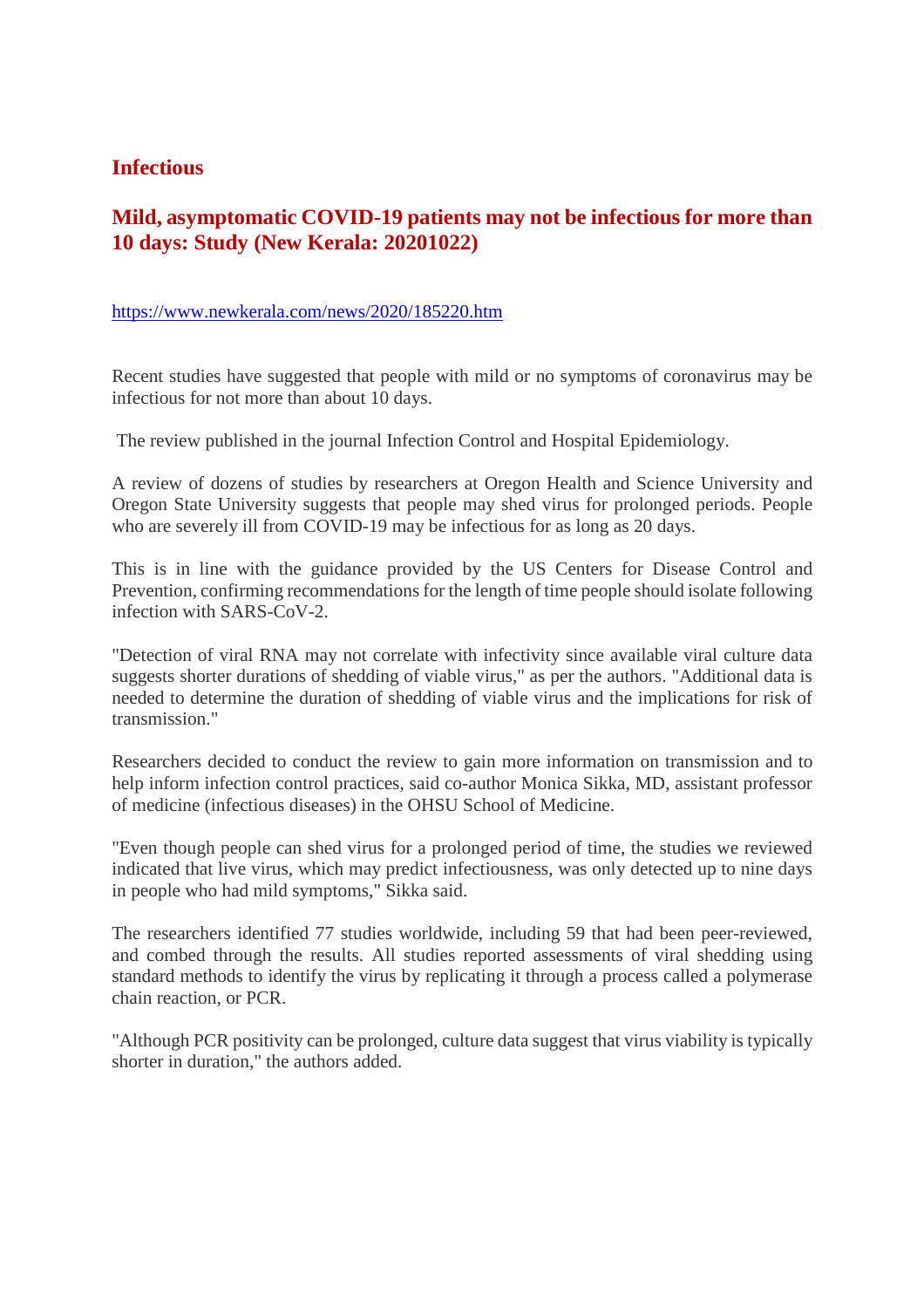#### **Delhi Air Pollution**

#### **Delhi Air Pollution LIVE: िदली-NCR मआज भी दूषण, हवा कगुणवा 'बेहद खराब' ेणी म(Navbharat Times: 20201022)**

https://navbharattimes.indiatimes.com/metro/delhi/other-news/delhi-air-pollution-air-qualityindex-in-ncr-remains-in-very-poor-category-live-updates/articleshow/78801094.cms

Delhi Air Pollution: देश की राजधानी दिल्ली में वायु प्रदूषण अभी भी बरकरार है। दिल्ली-एनसीआर के अलग-अलग इलाकों में एयर क्वॉलिटी इंडेक्स  $300$  के पार बना हुआ है जो 'बेहद खराब' श्रेणी में आता है।

Air-Quality अक्षरधाम इलाके में आज सुबह की तस्वीर नई िदली सर्दियों की सुगबुगाहट के साथ ही दिल्ली-एनसीआर में प्रदूषण में भी तेजी देखने को मिल रही है। गुरुग्राम और नोएडा समेत आज दिल्ली-एनसीआर में हवा की गुणवत्ता 'बेहद खराब' श्रेणी में है। आज भी सुबह दिल्ली के आसमान में चारों तरफ धुंध छाया रहा। क्या आप एक जिम्मेदार निवेशक हैं?

#### $NCR$  में एयर क्वॉलिटी इंडेक्स  $300$  के पार

दिल्ली-एनसीआर में प्रदूषण का स्तर आज भी ज्यादा है। दिल्ली में एयर क्वॉलिटी इंडेक्स 326, गुरुग्राम में 305 और नोएडा में 311 है। तीनों जगहों पर हवा की गुणवत्ता 'बेहद खराब' श्रेणी में है।

सुबह दिल्ली के आसमान में छाया रहा धुंध

हवा की क्वॉलिटी खराब होने के वजह से दिल्ली के आसमान में सुबह धुंध छाया रहा। इस दौरान आईटीओ में एयर क्वॉलिटी इंडेक्स 254 और पटपड़गंज में  $246$  देखा गया। ये तस्वीरें दिल्ली के अक्षरधाम इलाके की हैं।

लोगों को सांस लेने में हो रही है दिक्कत

दिल्ली में हवा की क्वॉलिटी खराब होने से आम लोगों को सांस लेने में दिक्कतों का सामना करना पड़ रहा है। सुबह-सुबह राजपथ पर साइकलिंग करने आए शुभम भदौरिया का कहना है कि हवा खराब होने से साइकलिंग के दौरान सांस लेने में परेशानी महसूस होती है।